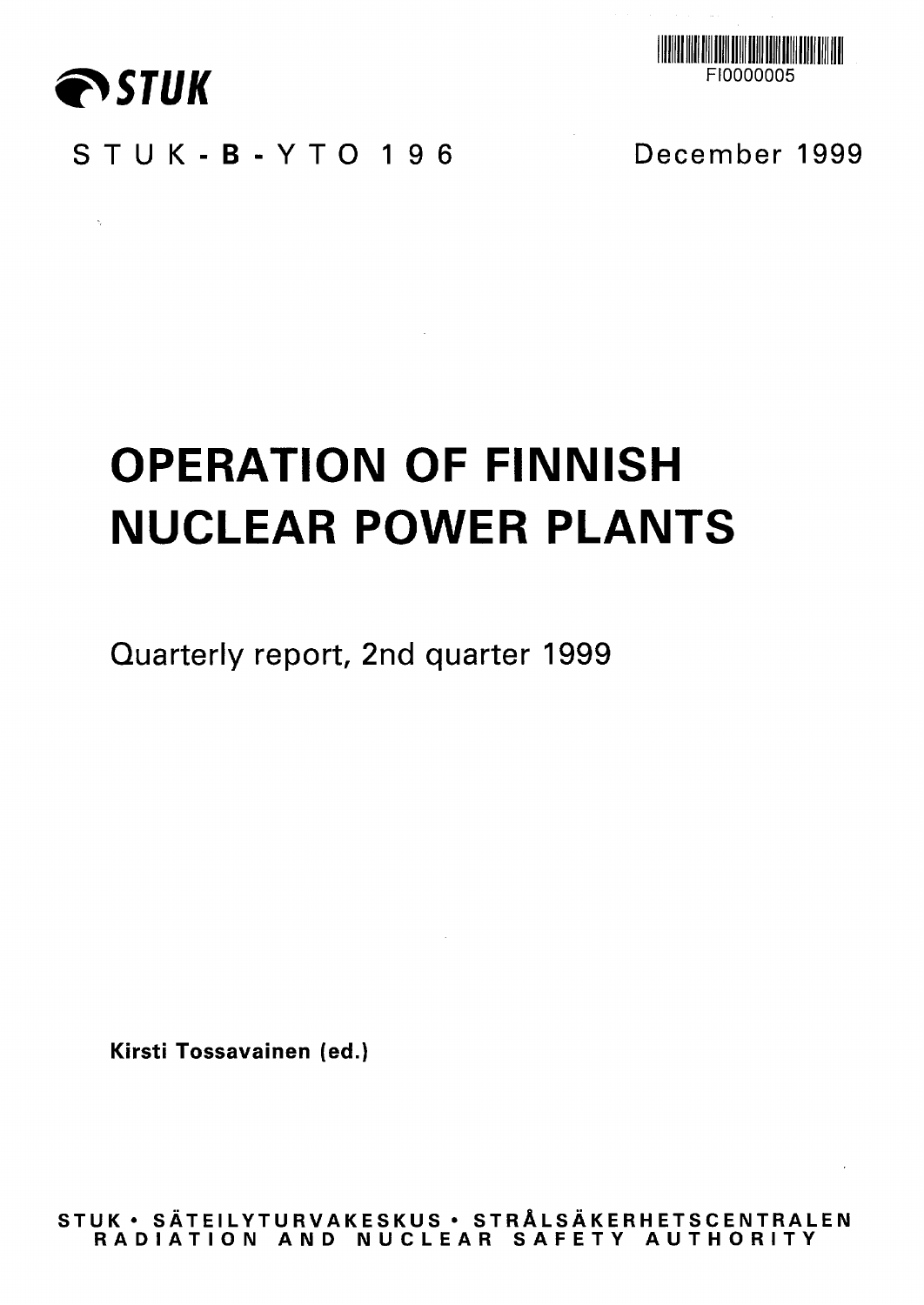

### - **B** - Y T O 1 9 6 December 1999

## **OPERATION OF FINNISH NUCLEAR POWER PLANTS**

Quarterly report, 2nd quarter 1999

**Kirsti Tossavainen (ed.)**

3 1/2 3

**STUK • SATEILYTURVAKESKUS • STRALSAKERHETSCENTRALEN RADIATION AND NUCLEAR SAFETY AUTHORITY**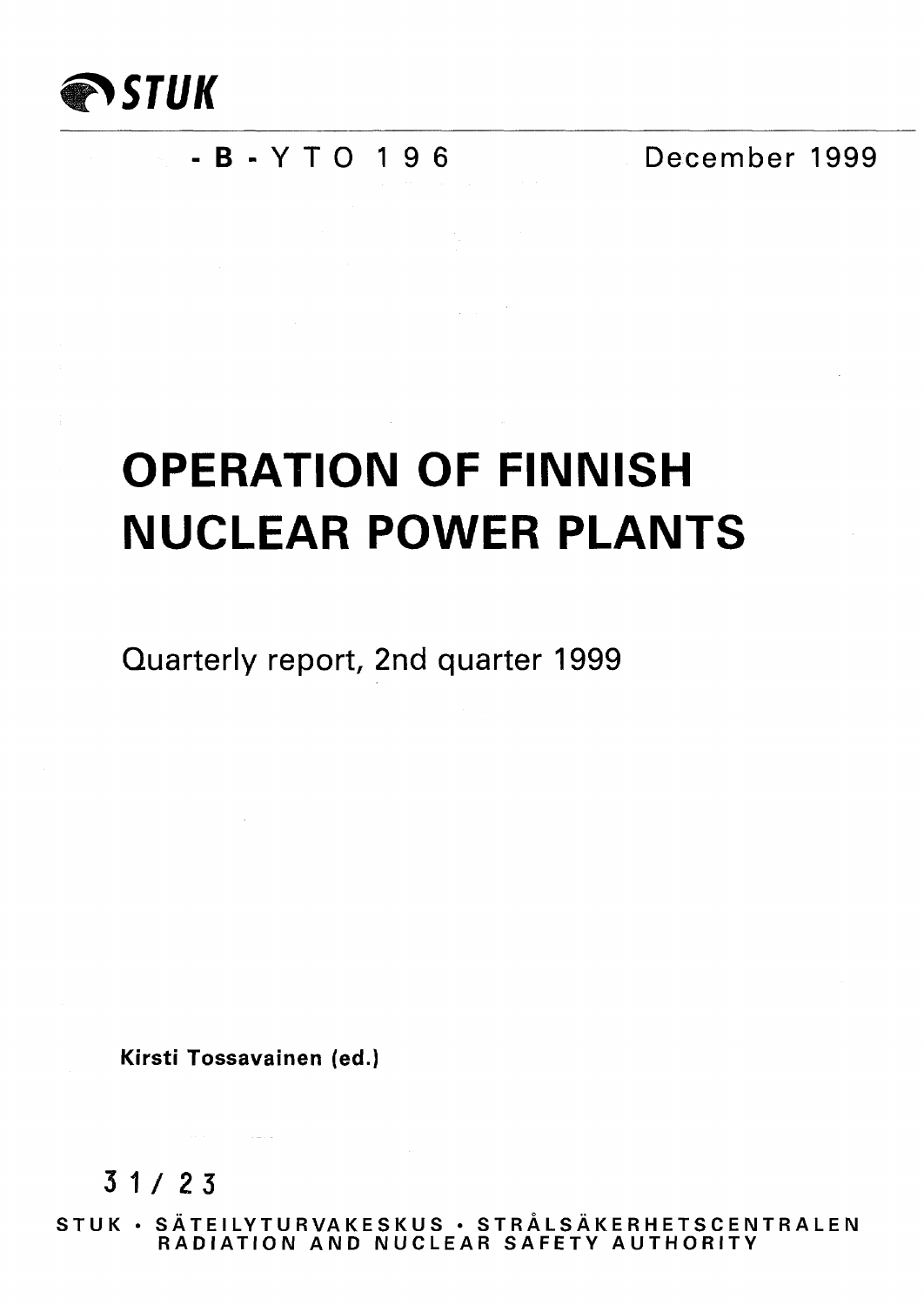ISBN 951-712-354-X ISSN 0781-2884

Oy Edita Ab, Helsinki 1999

 $\Delta \sim 1$ 

 $\bar{z}$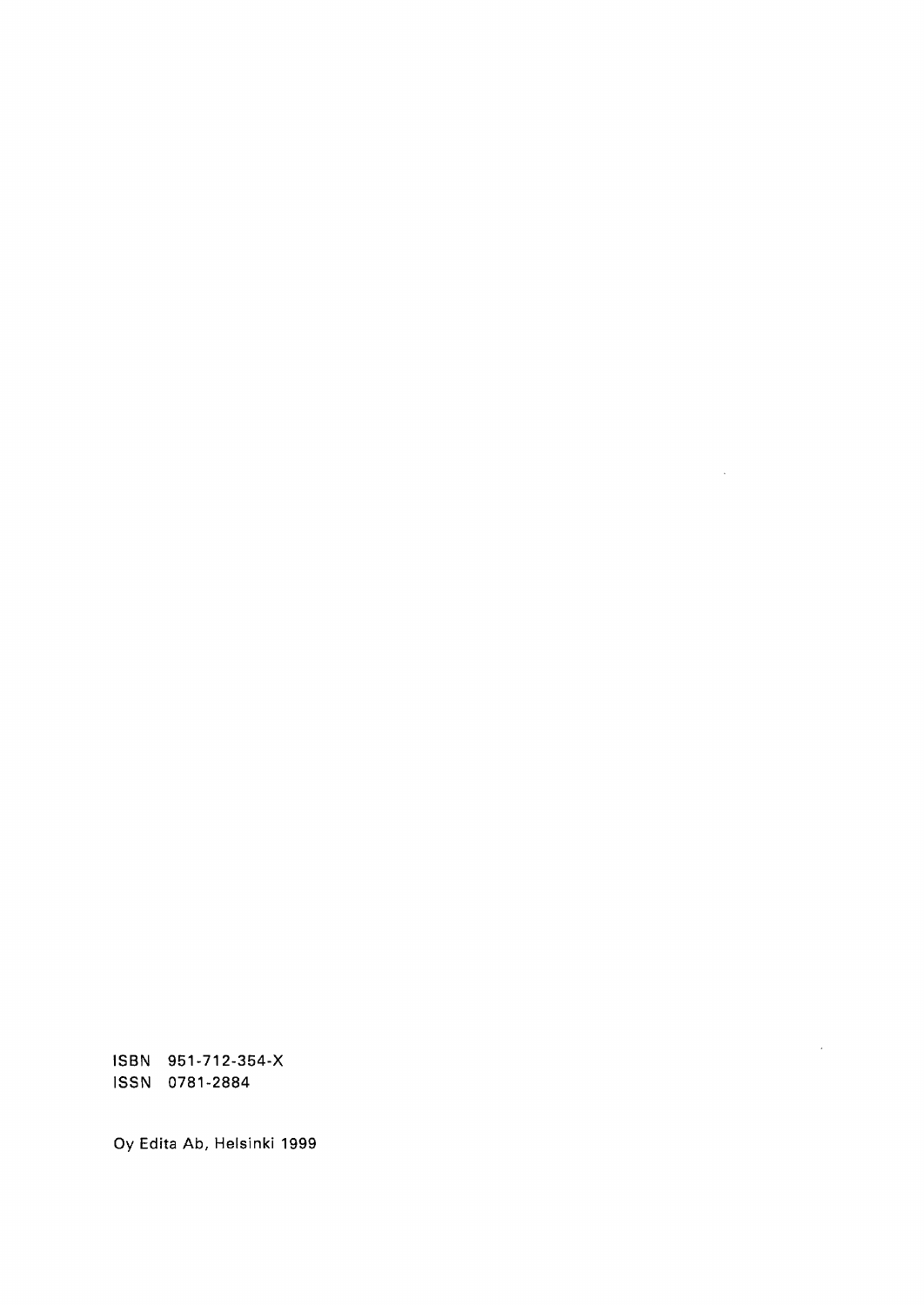*TOSSAVAINEN, Kirsti. Operation of Finnish nuclear power plants. Quarterly report, 2nd quarter 1999. STUK-B-YTO 196. Helsinki 1999. 21pp. + Appendices 2 pp.*

**ISBN** 951-712-354-X **ISSN** 0781-2884

**Keywords:** PWR, BWR, NPP operating experience

### **ABSTRACT**

Quarterly reports on the operation of Finnish NPPs describe events and observations relating to nuclear and radiation safety that the Finnish Radiation and Nuclear Safety Authority (STUK) considers safety significant. Safety improvements at the plants are also described. The report includes a summary of the radiation safety of plant personnel and the environment and tabulated data on the plants' production and load factors.

All Finnish NPP units were in power operation for the whole second quarter of 1999, with the exception of the annual maintenance outages of the Olkiluoto plant units. The load factor average of the plant units in this quarter was 93.1%.

Two events in this quarter were classified Level 1 on the INES Scale. At Olkiluoto 1, a valve of the containment gas treatment system had been in an incorrect position for almost a month, owing to which the system would not have been available as planned in an accident. At Olkiluoto 2, main circulation pump work was done during the annual maintenance outage and a containment personnel air lock was briefly open in violation of the Technical Specifications. Water leaking out of the reactor in an accident could not have been directed to the emergency cooling system because it would have leaked out from the containment via the open personnel air lock.

Other events in this quarter had no bearing on the nuclear or radiation safety of the plant units.

The individual doses of NPP personnel and also radioactive releases off-site were well below authorised limits. Radioactive substances were measurable in samples collected around the plants in such quantities only as have no bearing on the radiation exposure of the population.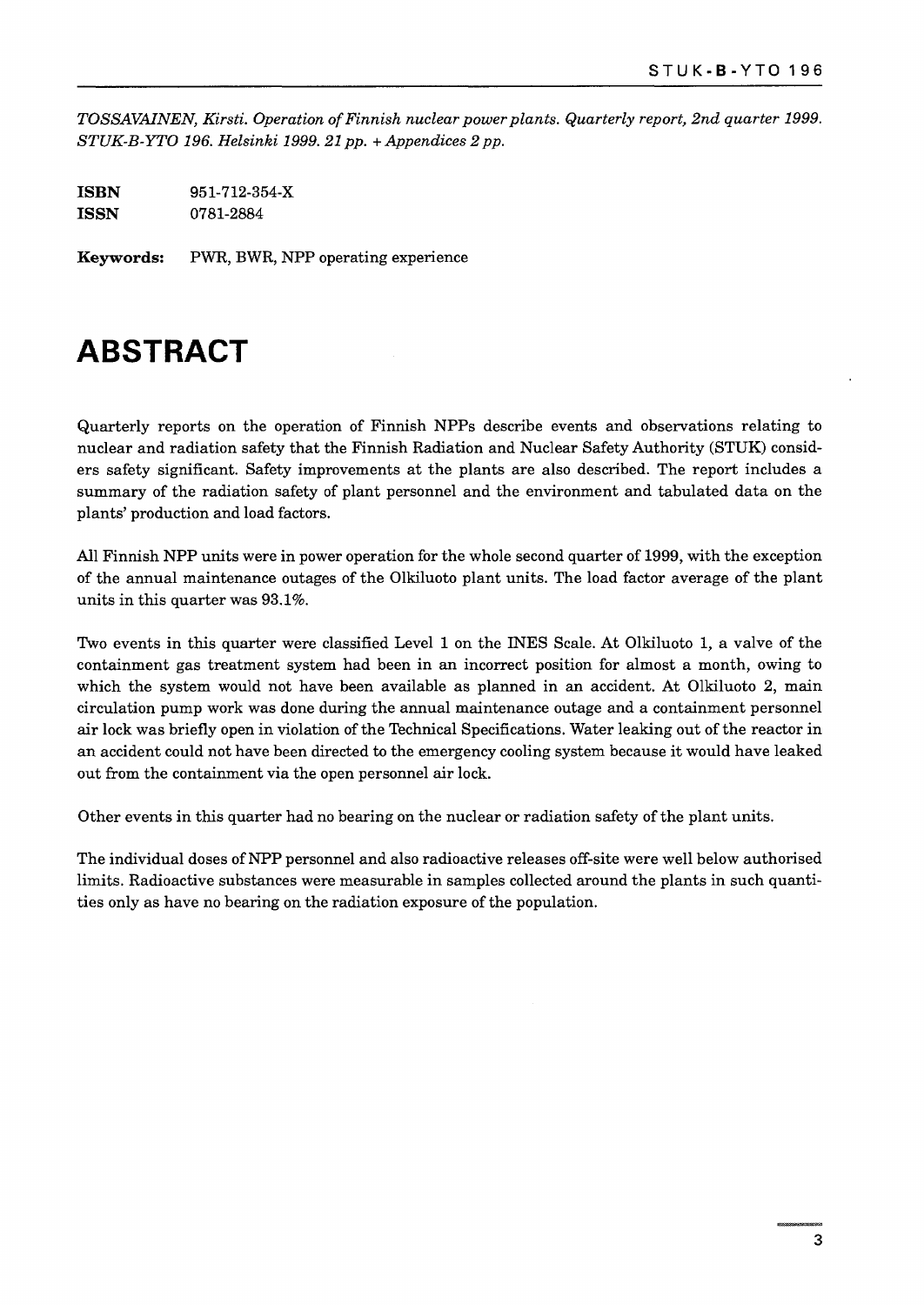### **CONTENTS**

|                | ${\rm ABSTRACT}$                                                                                      | 3               |
|----------------|-------------------------------------------------------------------------------------------------------|-----------------|
| $\mathbf{1}$   | <b>INTRODUCTION</b>                                                                                   | $\overline{5}$  |
| $\overline{2}$ | <b>OPERATION OF NPPS IN APRIL-JUNE 1999</b>                                                           | $6\phantom{1}6$ |
|                | 2.1 Annual maintenance outage of Olkiluoto 1                                                          | $\overline{7}$  |
|                | 2.2 Annual maintenance outage of Olkiluoto 2                                                          | 10              |
| 3              | <b>EVENTS AND OBSERVATIONS</b>                                                                        | 11              |
|                | 3.1 Degradation of the operating capability of the primary circuit residual                           |                 |
|                | heat removal system of Loviisa 1                                                                      | 11              |
|                | 3.2 Containment spray system status in violation of the Technical Specifications at Loviisa 2         | 12              |
|                | 3.3 Problems in operation of a reactor containment isolation valve at Olkiluoto 1                     | 13              |
|                | 3.4 Nuclear fuel cladding leak at Olkiluoto 1                                                         | 13              |
|                | Degraded operating capability of the containment gas treatment system of Olkiluoto 1<br>$3.5^{\circ}$ | 14              |
|                | 3.6 Reactor containment personnel air lock open in violation of                                       |                 |
|                | the Technical Specifications at Olkiluoto 2                                                           | 15              |
|                | Two fuel assemblies not properly inserted into the reactor of Olkiluoto 2<br>3.7                      | 16              |
| 4              | RADIATION SAFETY                                                                                      | 17              |
|                | 4.1 Occupational exposure                                                                             | 17              |
|                | 4.2 Radioactive releases                                                                              | 17              |
|                | 4.3 Environmental monitoring                                                                          | 17              |
| $\mathbf{5}$   | SAFETY IMPROVEMENTS AT NPPS                                                                           | 20              |
|                | APPENDIX 1: Regulatory control of nuclear power plants                                                | 22              |
|                | APPENDIX 2: Plant data                                                                                | 23              |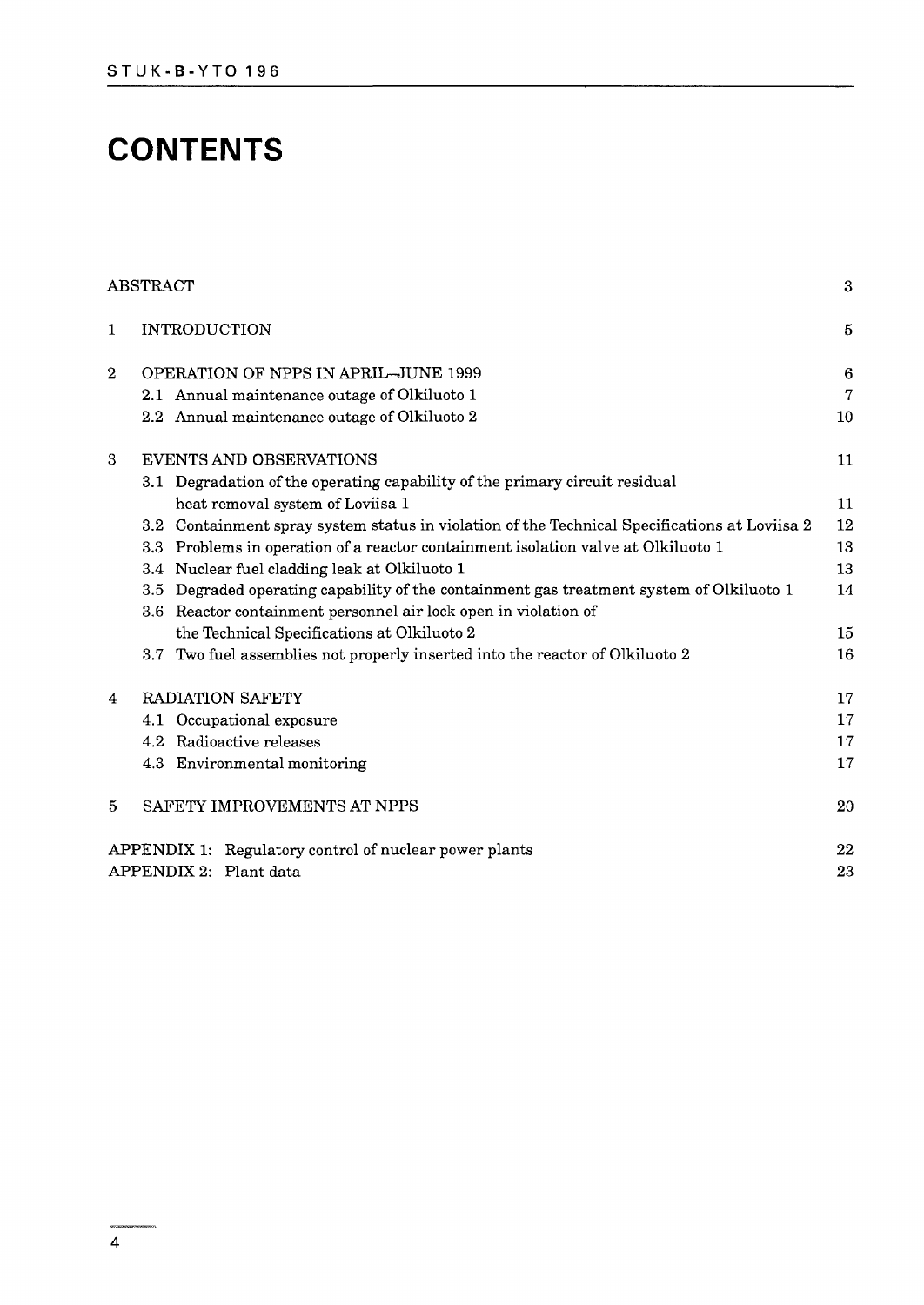### **1 INTRODUCTION**

include control of physical protection and emer- Plant safety improvements are also reported. gency preparedness, and nuclear material safe- The report is based on information submitted guards. The scope of NPP regulatory control and to STUK by the utilities and on observations made inspections is given in Appendix 1 and general by STUK. The events described in the report are information about Finnish NPPs in Appendix 2. classified on the International Nuclear Event

STUK publishes quarterly a report on the Scale (INES). operation of Finnish NPPs. In this report, plant

According to the Nuclear Energy Act (990/1987), events and observations are described, tabulated regulatory control of the use of nuclear energy in data on the plants' production and availability Finland belongs to the Radiation and Nuclear factors are given and the radiation safety of plant Safety Authority (STUK). STUK's functions also personnel and the environment is summarised,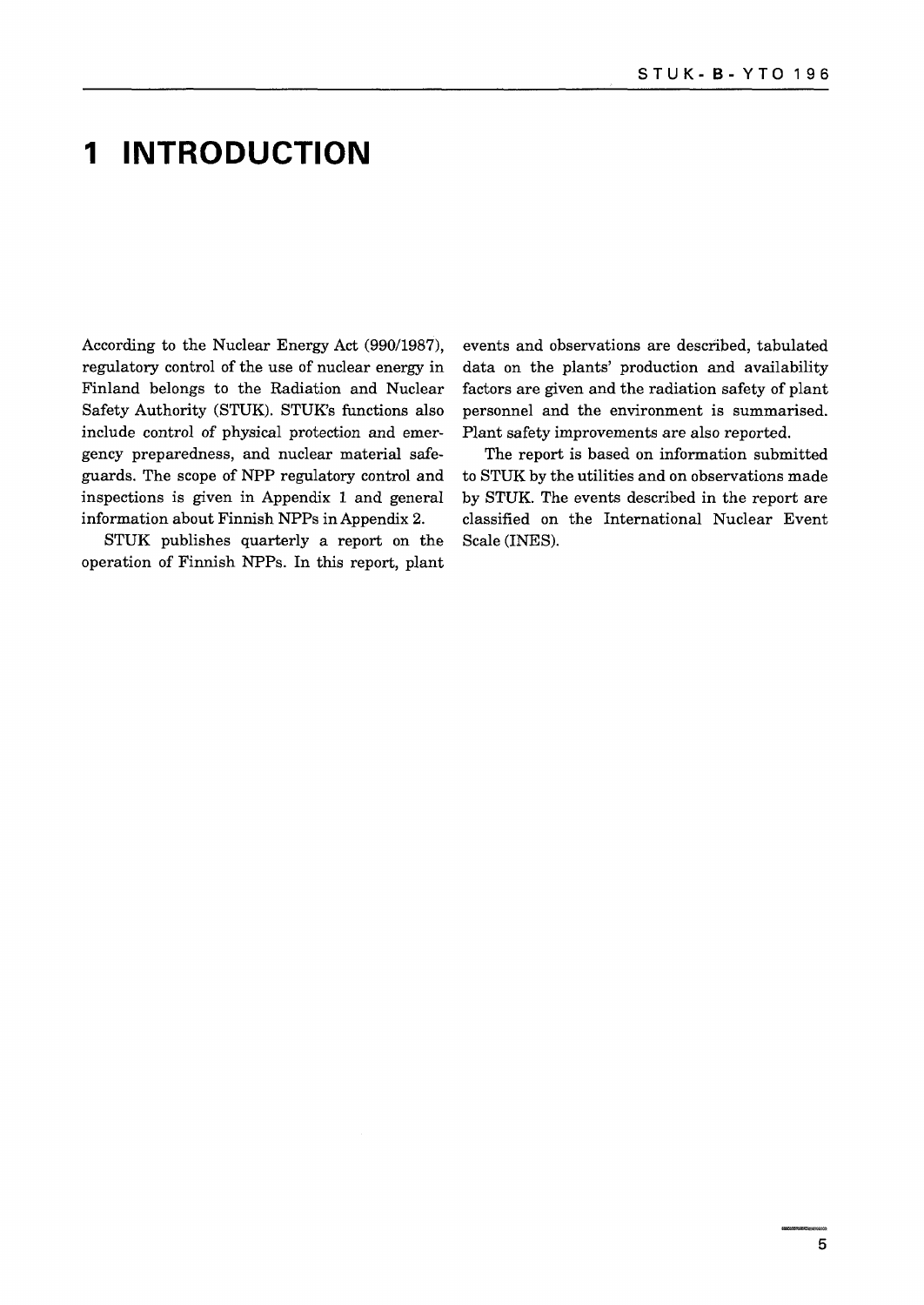## **2 OPERATION OF NPPS IN APRIL-JUNE 1999**

*The plant units were in power operation for the whole annual quarter, with the exception of the annual maintenance outages of the Olkiluoto plant units.*

Nuclear's share of total electricity production in Finland was 36.3% in this quarter and the load factor average of the plant units was 93.1%. Detailed production and availability figures are given in Tables I and II.

Power diagrams describing electricity generation at each plant unit and the causes of power reductions are given in Figs 1-4.

*Table I. Plant electricity production and availability.*

|             | <b>Electricity production</b><br>(gross, TWh) |                                                                                                              | Availability<br>factor $(\%)$ |                              | Load<br>factor $(\%)$     |                              |
|-------------|-----------------------------------------------|--------------------------------------------------------------------------------------------------------------|-------------------------------|------------------------------|---------------------------|------------------------------|
|             | Second<br>quarter<br>1999                     | From<br>beginning<br>of 1999                                                                                 | Second<br>quarter<br>1999     | From<br>beginning<br>of 1999 | Second<br>quarter<br>1999 | From<br>beginning<br>of 1999 |
| Loviisa 1   | 1.10                                          | 2.20                                                                                                         | 100.0                         | 100.0                        | 98.4                      | 99.1                         |
| Loviisa 2   | 1.11                                          | 2.22                                                                                                         | 100.0                         | 100.0                        | 99.6                      | 100.2                        |
| Olkiluoto 1 | 1.66                                          | 3.56                                                                                                         | 90.7                          | 95.3                         | 87.2                      | 94.3                         |
| Olkiluoto 2 | 1.64                                          | 3.55                                                                                                         | 89.0                          | 94.5                         | 86.6                      | 93.8                         |
|             |                                               | Availability factor = $\frac{\text{generator synchronized (h)}}{\text{sqrt(2)}}$ . 100%<br>calendar time (h) |                               |                              |                           |                              |
|             | Load factor = $-$                             | gross electricity production<br>rated power calendar time (h)                                                |                               |                              |                           |                              |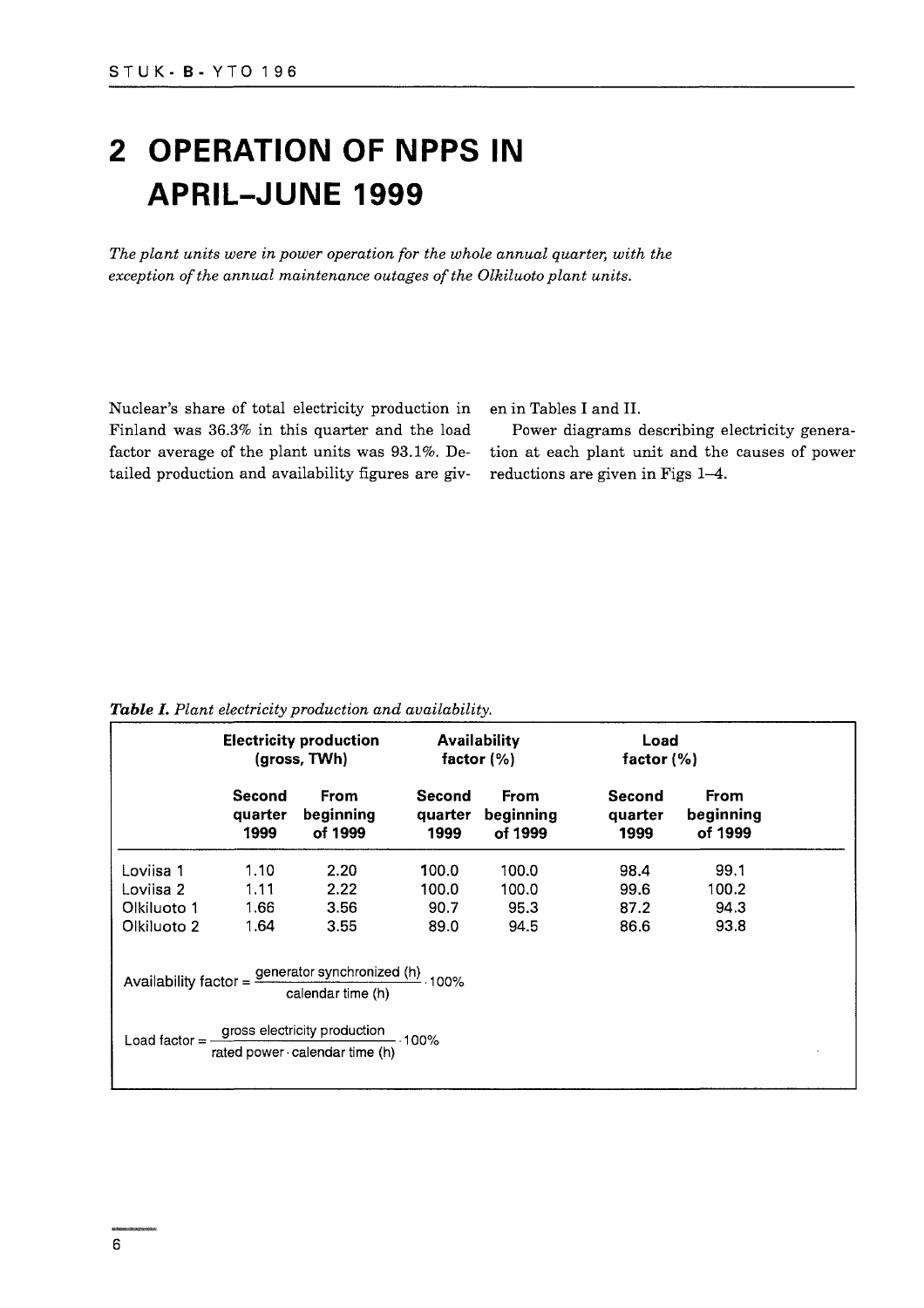|                                                          | Second<br>quarter<br>1999 | <b>From</b><br>beginning<br>of 1999 | 1998              |  |
|----------------------------------------------------------|---------------------------|-------------------------------------|-------------------|--|
| Nuclear electricity production<br>(net, TWh) a)          | 5.3                       | 11.1                                | 21.0              |  |
| Total electricity production<br>in Finland (net, TWh) a) | 14.6                      | 33.9                                | 67.2              |  |
| Nuclear's share of total<br>electricity production (%)   | 36.3                      | 32.6                                | 31.2              |  |
| Load factor averages<br>of Finnish plant units (%)       | 93.1                      | 96.7                                | 91.6 <sup>b</sup> |  |

*Table II. Nuclear energy in Finnish electricity production.*

a) Source: Statistics compiled by the Finnish Electricity Association

b) The load factor average in 1998 takes the plant unit power upratings into account in such a way that the value of rated electrical power that corresponds to maximum allowable reactor power in each point of time is used as rated electrical power (gross).

#### **2.1 Annual maintenance outage of Olkiluoto 1**

The 20th refuelling and maintenance outage of Olkiluoto 1 was from 16 to 25 May 1999. The plant unit was off the grid for about nine days.

In addition to Teollisuuden Voima Oy's own staff, the maximum number of external workers participating in the outage at a time was 644. The collective radiation dose arising from the outage work was 0.35 manSv (0.72 manSv in 1998). The highest individual dose was 9.0 mSv.

During the plant unit's shutdown phase on 16 May 1999, operation of the isolation valves of the reactor's main steam lines was tested. The valves are located inside the reactor containment and since they are part or the containment isolation function they must close tightly in case of various transient and accident situations. The valves close automatically if necessary. The test was meant to demonstrate that the valves operate reliably also at the uprated 2500 MW power. In post-testing valve tightness tests, one untight valve was found. Nothing out of the ordinary was found in its structure and the valve's untightness was attributed to particles, which had loosened into the piping during testing. According to STUK the reliable operation of the valves had not been demonstrated well enough. STUK therefore required that in the future the utility is to apply for STUK's approval for the starting up of both Olkiluoto 1 and 2 after outages that have been preceded by the closing of the valves in question. STUK's approval is usually not required for plant start-up after brief operational interruptions if the plant unit's systems have been operating as planned during the plant shutdown.

Cracked sections of the emergency cooling system piping located inside the reactor pressure vessel were repaired during the outage. The system comprises four redundant pipelines and, in the event of an accident, cooling water is directed to the reactor upper plenum by means of the piping sections located inside the reactor pressure vessel. During periodic inspections in the 1998 annual maintenance outage, cracks had been detected in these pipes, which were temporarily repaired (STUK-B-YTO 184, 1999). In the inspections now conducted, new cracks were observed in three of the system's pipelines. The largest one was a branching crack, assessed at ca. 24 cm in length. One of the cracks, temporarily repaired in 1998, had grown. The cracked piping sections were removed and replaced with new piping segments that had thermal protection. The uncracked pipe was equipped with a thermal shield. The thermal shield is made of material that has better thermal fatigue resistance than the piping and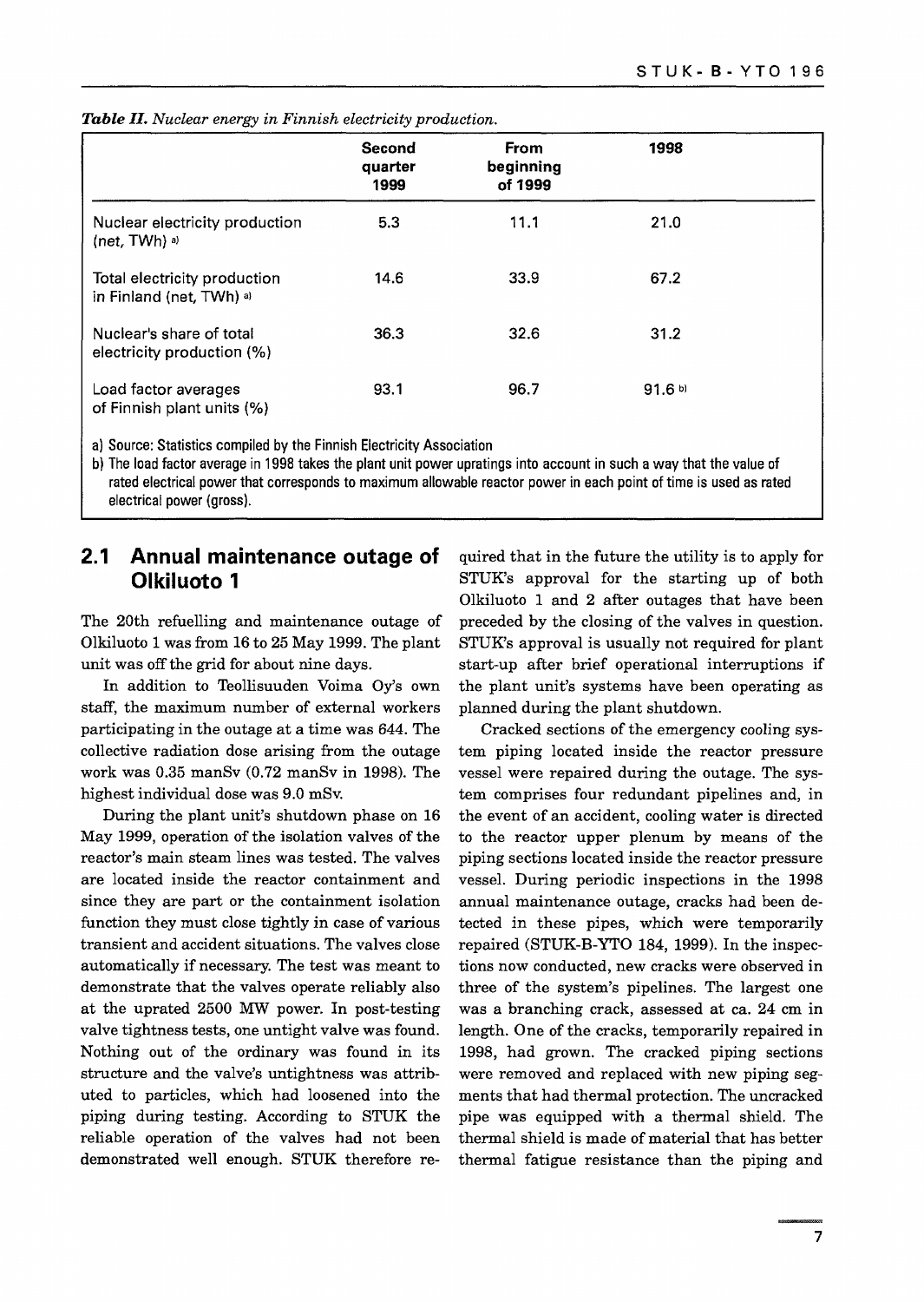#### STU K- B- YTO 1 96



*Fig 1. Daily average gross power ofLoviisa 1 in April—June 1999.*



*Fig 2. Daily average gross power ofLoviisa 2 in April—June 1999.*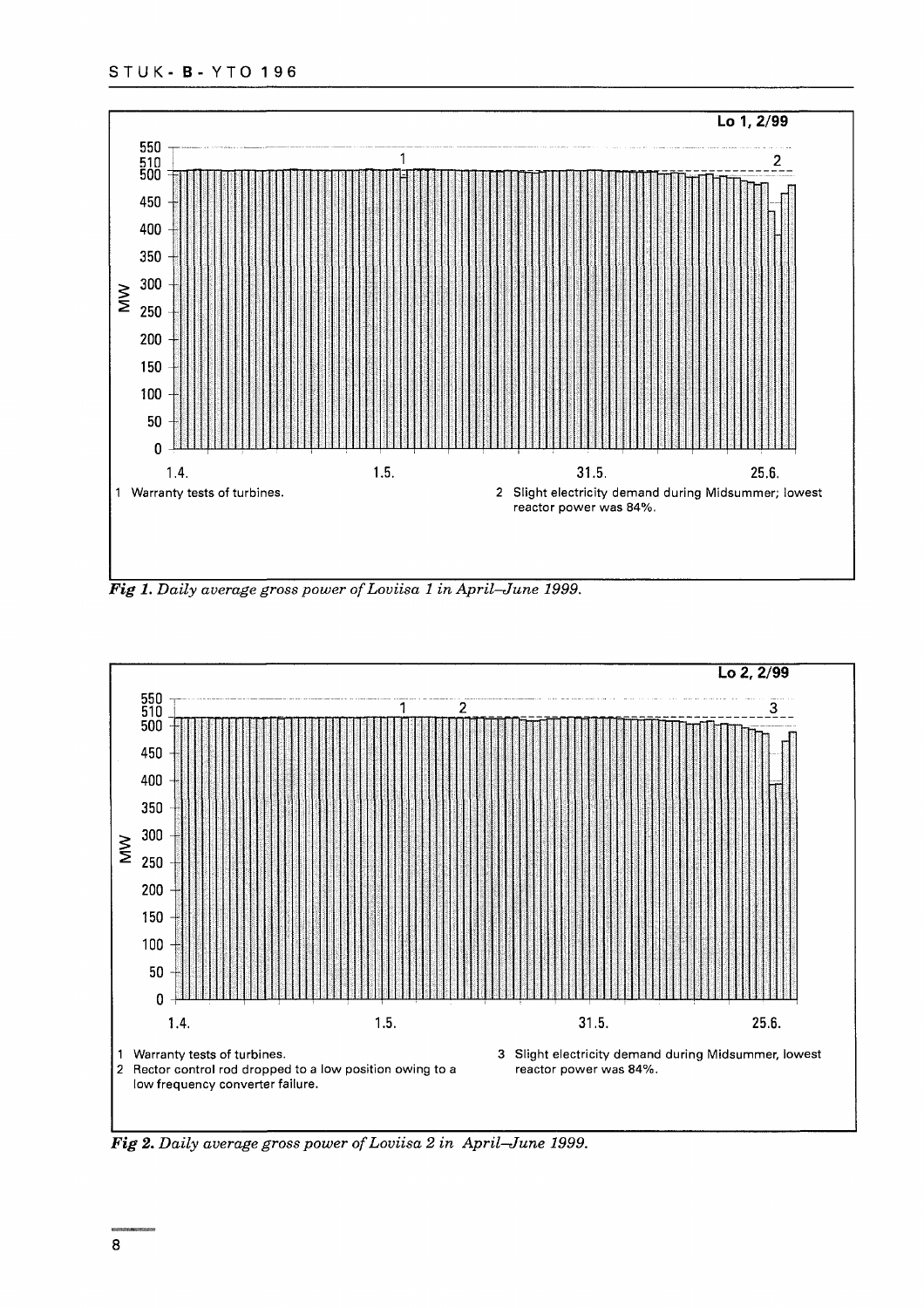

*Fig 3. Daily average gross power of Olkiluoto 1 in April-June 1999.*



*Fig 4. Daily average gross power of Olkiluoto 2 in April-June 1999.*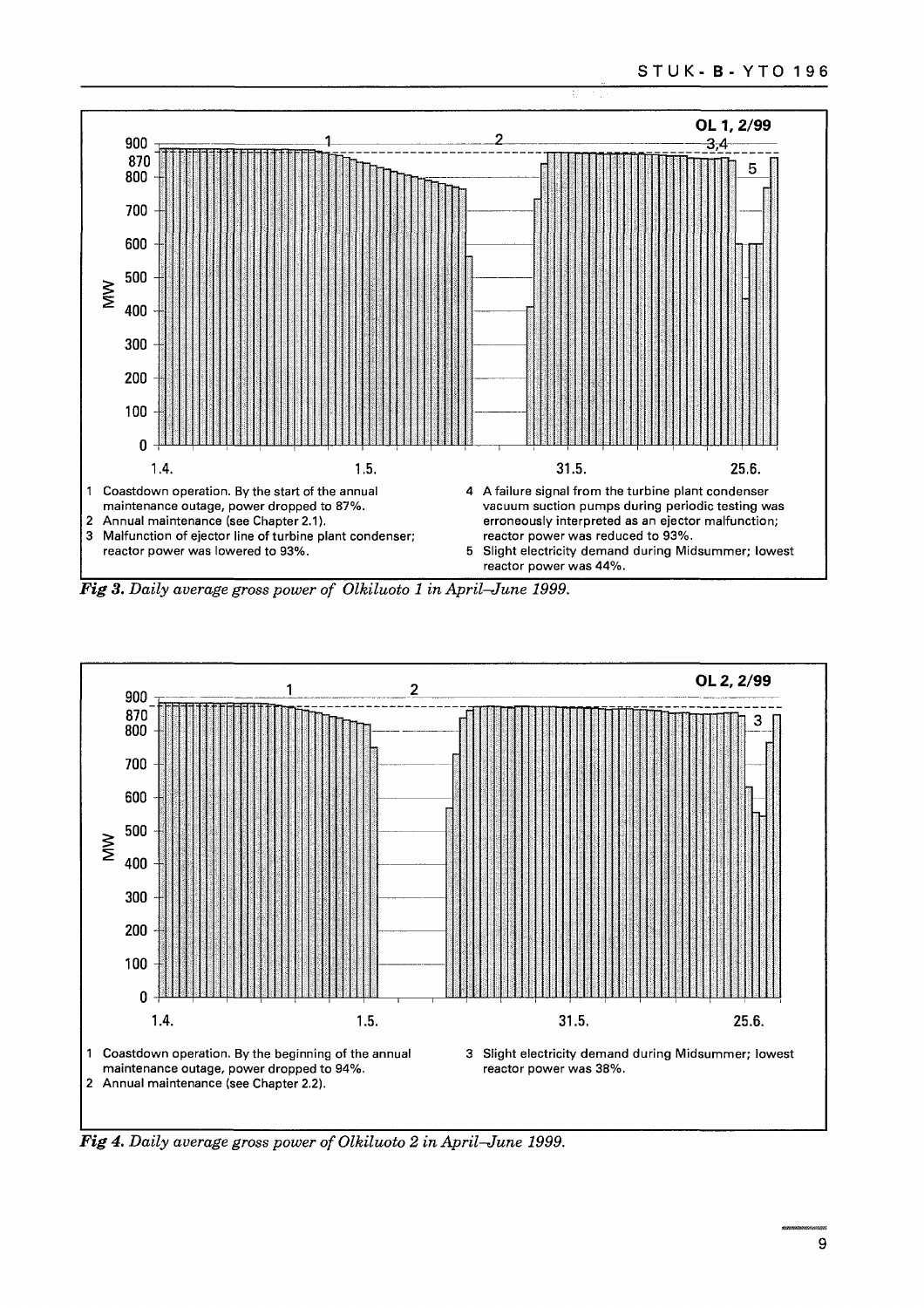has no stress concentrations caused by discontinuities. In addition, the fourth uncracked pipeline was fitted with a thermal shield to prevent cracking. For the time being, owing to the risk of loose parts and thermal fatigue, the repaired piping sections are inspected every year.

Events and safety improvements during the outage are described in Chapters 3 and 5, respectively.

#### **2.2 Annual maintenance outage of Olkiluoto 2**

The 18th refuelling and maintenance outage of Olkiluoto 2 was from 2 to 12 May 1999. The plant unit was off the grid for ten days.

In addition to Teollisuuden Voima Oy's own staff, the maximum number of external workers participating in the outage at a time was 659. The collective radiation dose arising from the outage work was 0.38 manSv (1.1 manSv in 1998). The highest individual dose was 9.7 mSv.

In the final phase of the reactor shutdown on 3 May 1999, the reactor scram function actuated. All control rods were inserted into the core and the reactor was near atmospheric pressure. The plant unit was not generating electricity. The event was due to instantaneous high reactor water level values yielded by two level measurement channels simultaneously. The values can be instantaneously high for example owing to uncondensed gases that are released within the level measurement equipment during a reactor pressure reduction. The scram function always actuates if two channels send a measurement signal exceeding the set limit. An actual scram did not take place because the control rods were inside the reactor.

In connection with the replacement of the safety switches of relay cubicles on 4 May 1999, i.a. one pump of the core spray system and one pump of the auxiliary feed water system began to inject water into the reactor and the reactor pool. The pumps started when a mounter's hand accidentally contacted the switch of a nearby unit and changed its position. The switch was immediately turned to the right position but this did not stop the pumps. The level transmitters of the overflow channel of the reactor pool sent an alarm signal to the control room and the pumps were stopped. Water spilled over the upper edge of the channels but not over the edge of the reactor pool and to the reactor hall floor.

Cracked piping sections of the core spray system were repaired at Olkiluoto 2 as well. A branching crack, ca. 50 cm in length, was detected in inspections made during the outage. In the same piping section was a crack detected in 1998. In addition, three cracks were found in other pipes. The cracked piping sections were removed and replaced with new pipe segments having thermal shields. Pipes that had no cracks in them were provided with thermal protection only. For the time being, owing to the risk of loose parts and thermal fatigue, the repaired piping sections are inspected every year also at Olkiluoto 2.

Other events and improvements during the outage are described in Chapters 3 and 5, respectively.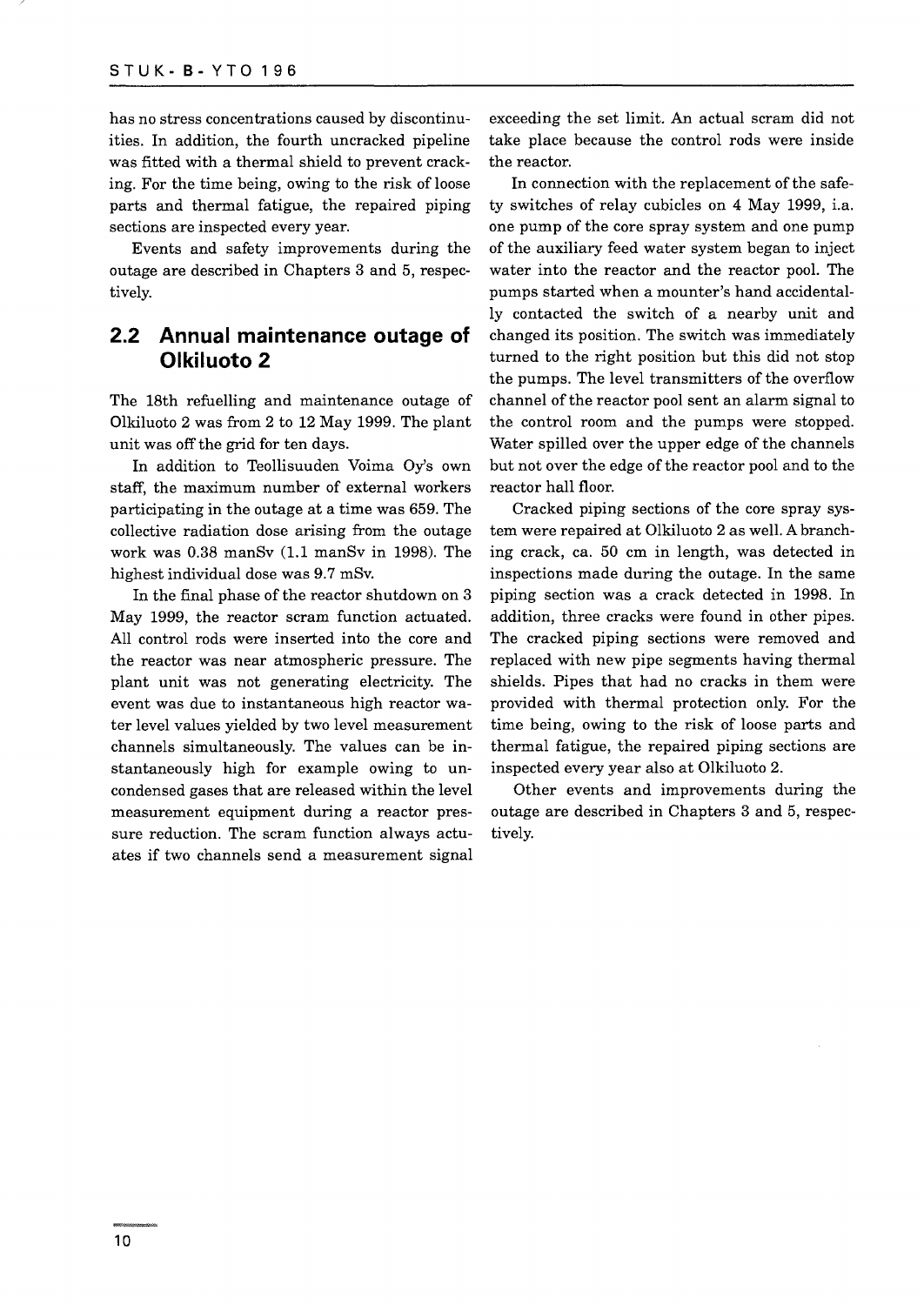### **3 EVENTS AND OBSERVATIONS**

#### **Loviisa 1**

*A leak in a valve of the residual heat removal system of the primary circuit occurred at Loviisa 1 owing to which the system was not fully operational. The event is INES Level 0.*

#### **3.1 Degradation of the operating capability of the primary circuit residual heat removal system of Loviisa 1**

On 20 April 1999 a crack of ca.13 cm long was detected in a valve of the residual heat removal system of the Loviisa 1 primary circuit, which had been seeping water. The valve is in the turbine plant and the leaked water was not radioactive. Bringing the plant unit from hot to cold shutdown would have been more difficult because of the broken valve. The plant unit was operating at full power at the time of the event.

During shutdown the plant unit it is cooled down by means of the primary circuit residual heat removal system, which also transfers decay heat to the sea. The location of the cracked valve in the system is such that if it breaks the whole system becomes inoperable. In such a case the plant unit cannot be brought into cold shutdown by normal measures unless the leaking valve would have been separated from the pipeline by

flanges. In some rare accident situations, the plant unit must be promptly brought into cold shutdown. At the time of this event, the plant unit could have been brought into hot shutdown as usual. However, bringing it into cold shutdown would have been difficult.

The valve's cracks have been attributed to casting defects that have, owing to testing and installation stresses during the valve's operation, grown into cracks that penetrate the entire valve body. The valve's structure and material characteristics considered, however, it is unlikely that the crack would have propagated quickly or that the entire valve body would have been torn.

The Loviisa plant did not have a suitable spare valve, which is why the valve had to be removed from the pipeline, repaired and returned to service.

In consequence of the event, the Loviisa plant is re-evaluating its spare parts maintenance and the testing principles of its primary circuit residual heat removal system. The condition of other corresponding valves will be checked as well.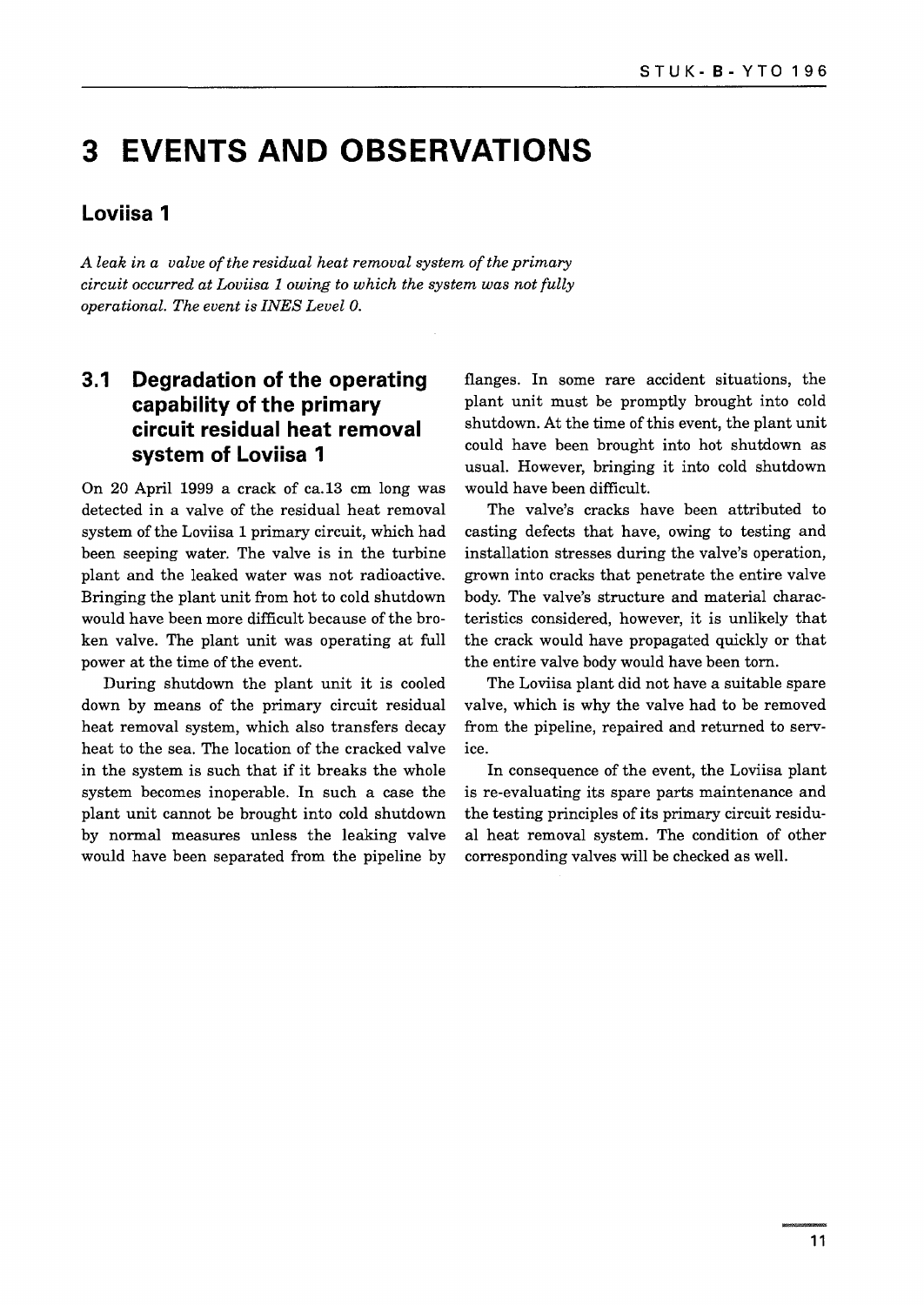#### **Loviisa 2**

*The status of the containment spray system of Loviisa 2 was briefly in violation of the Technical Specifications. The event is INES Level 0.*

#### **3.2 Containment spray system status in violation of the Technical Specifications at Loviisa 2**

On 7 April 1999 a work order was issued from the control room of Loviisa 2 for the repair a faulty pump of the containment spray system when the plant unit was operating at full power. At the same time a second work order was issued from the control room regarding the repair of a diesel generator of the stand-by electric supply system. The diesel generator in question supplies electricity to the other pump of the containment spray system in situations where the external grid has been lost. Owing to these two simultaneous repair jobs, the plant unit state was in violation of the Technical Specifications.

The containment spray system reduces containment pressure in accidents. The system comprises two parallel sub-systems, two pumps in each. According to the Technical Specifications, the plant unit must be stopped if a sub-system's both pumps are inoperable. If one pump is inoperable the plant unit need not be stopped. In this case the other pump was inoperable due to repairs and the same sub-system's other pump was not operable in the way meant in the Technical Specifications since it did not have stand-by electric supply.

The control room noticed the situation in connection with a trial run after the diesel generator's repair. For about 30 minutes the plant unit state was in violation of the Technical Specifications.

The situation was caused by human error due to a misunderstanding between the shift supervisor and a safety engineer during the safety inspections referred to in the two work orders. Similar situations have occurred at the Loviisa plant i.a. in 1993 (STUK-B-YTO 120, 1994) and in 1995 (STUK-B-YTO 149, 1996) when two simultaneous work orders had been issued inadvertently, resulting in a plant unit state that was in violation of the Technical Specifications. To avoid recurrence the utility assesses the functionality of and instructions for the procedures followed in safety inspections and also finds out the necessary corrective actions.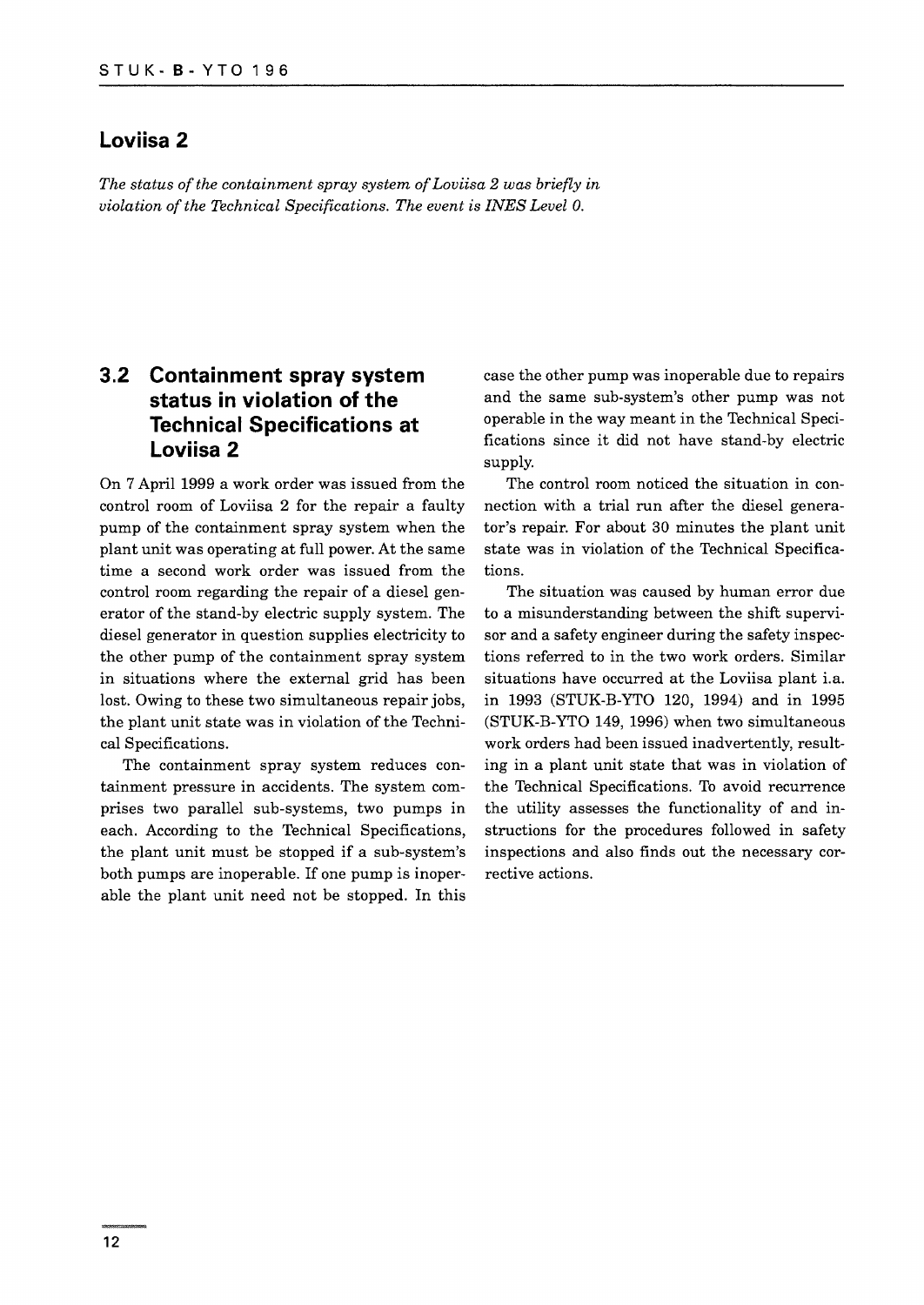#### **Olkiluoto 1**

*The operating capability of the containment gas treatment system of Olkiluoto 2 had decreased owing to an erroneous valve position. The event is INES Level 1. In addition, Olkiluoto 1 had problems relating to the functioning of a reactor containment isolation valve, and a minor fuel leak was observed at the plant unit. These events are INES Level 0.*

#### **3.3 Problems in operation of a reactor containment isolation valve at Olkiluoto 1**

In a periodic test of the isolation valves of the feed water system of Olkiluoto 1 in October 1998, one valve was found not to operate as planned. In a manoeuvring test, the stem of a gate valve equipped with a motor-operated actuator did not close at first try. However, the valve operated normally after its movement was aided by the actuator's operating lever. After this it operated as normal in the periodical tests. The valve in question is one of the reactor containment's external isolation valves and it must close reliably in a situation where a feed water system pipe section inside the containment has broken.

On the basis of the observation that was made in October, the utility made a decision to check the valve and its actuator in the 1999 annual maintenance outage. The shaft of the valve's actuator was found to be bent. The actuator thus did not automatically switch from manual to motor-operation as designed. The valve stem had been manually driven against the back sealing of the valve enclosure in June 1998 because there had been a leak through the valve box. The utility forbade the driving of corresponding valves against their back sealing.

In the 1999 annual maintenance outage, the old actuator was replaced with a new actuator that had an altered, stronger stem structure. The utility also began to research the need to make changes to other corresponding actuators.

#### **3.4 Nuclear fuel cladding leak at Olkiluoto 1**

During the start-up of Olkiluoto 1 from annual maintenance outage on 25 May 1999, signs of a minor nuclear fuel cladding leak were detected. The observation was confirmed after the plant unit's power had been increased to 100%.

The Olkiluoto 1 reactor contains 500 fuel assemblies, ca. 90 fuel rods in each. The fuel rods are thin pipes filled with uraniumdioxide tablets. The fuel rod wall forms a gas-tight cladding preventing the entry of fission products, which are formed during reactor operation, from the fuel to the reactor cooling water. The amounts of gaseous and dissolved radioactive substances are continuously monitored by laboratory measurements. In addition, the activity of the reactor-to-turbine steam lines and the condenser off-gas lines are continuously monitored by on-line measurements, which are the quickest indication of a possible fuel leak.

The activity level of the turbine condenser offgases measured in the delay line slightly exceeded the level measured before the annual maintenance outage. During the operating cycle preceding the annual maintenance outage, the reactor contained also leaking fuel (STUK-B-YTO 184, 1999). Two assemblies containing leaking fuel rods were removed from service in the outage. By the end of June 1999 as well as during the operating cycle preceding the annual maintenance outage, the iodine-131 content of the reactor cooling water had been less than parts per thousand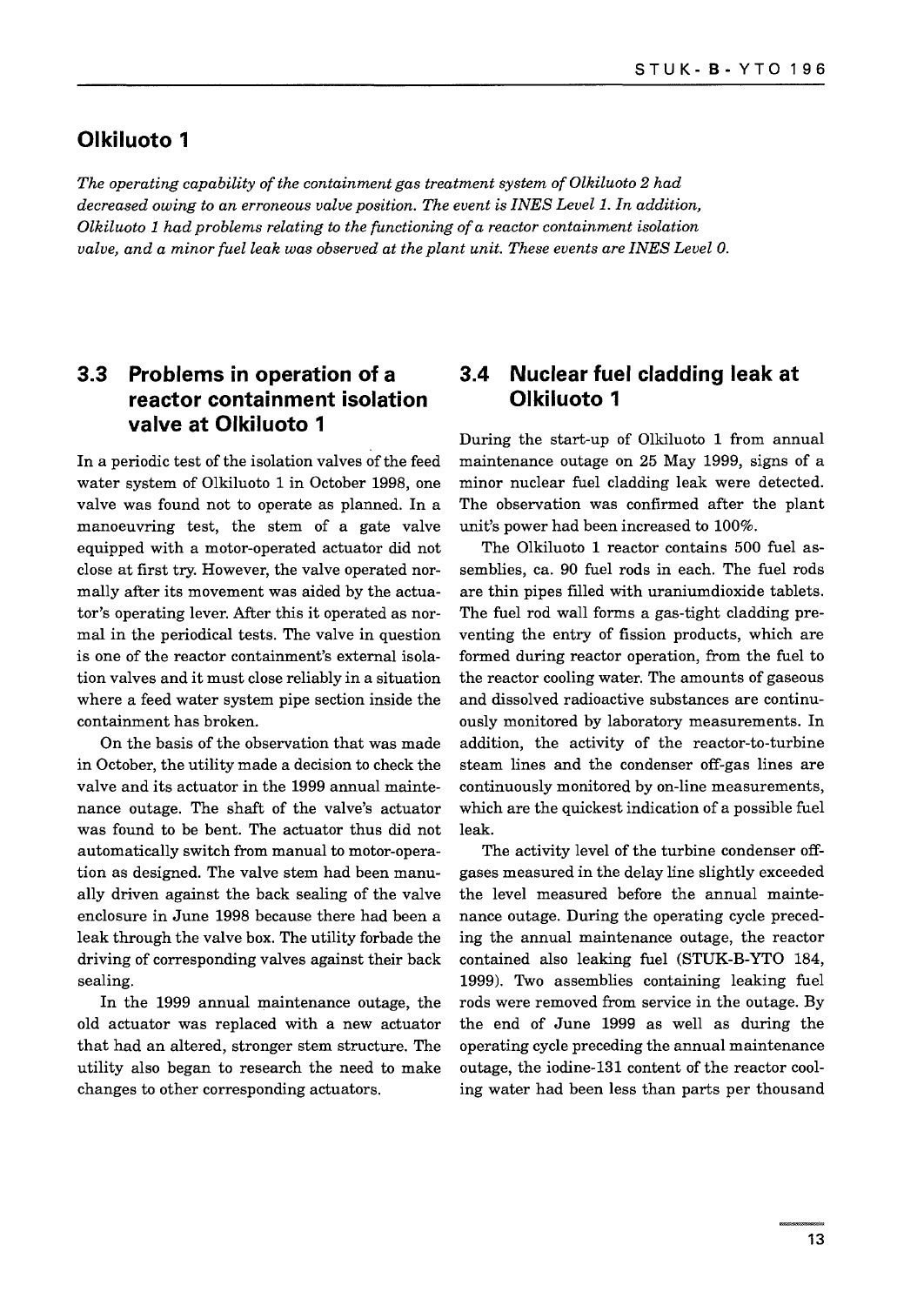of the limit specified in the plant unit's Technical Specifications, the exceeding of which requires reactor operation to be restricted. Until the end of June the leak had been so small that only gaseous fission products had escaped to the reactor water.

In a fuel leak localisation test on 25 June 1999, the leak was localised to an area comprising four fuel assemblies. The leak could have started during plant unit start-up from annual maintenance outage, or a leaking assembly could have been left in the reactor during the preceding operating cycle. The utility follows the leak's progression. The leaking assembly will be removed from service not later than in the 2000 annual maintenance outage.

#### **3.5 Degraded operating capability of the containment gas treatment system of Olkiluoto 1**

In a periodic test of the containment gas treatment system of Olkiluoto 1 on 18 June 1999 it was found out that an angle transmission connecting a butterfly valve and the valve's actuator of the system's other recirculation line had been incorrectly installed. The incorrect installation had been made in the annual maintenance outage that ended on 25 May 1999.

The containment gas treatment system is not in service during plant operation and its operation is tested once a month. The system comprises two identical circuits, each having a compressor and a recombiner for burning hydrogen to water. The system is started if the hydrogen or oxygen content of the containment atmosphere increases. Part of the gas flow through the recombiner is recirculated to the compressor's suction side to prevent the recombiner from overheating. Recirculation is important in accidents during which the system is required to operate for a long time. In an accident situation the operation of one circuit is sufficient.

A butterfly valve of the recirculation line was found to be erroneously open, and such a case the line's compressor did not sufficiently increase pressure in periodic tests. After the uncoupling of the valve actuator's angle transmission, the position of the valve flap was found to be 90 degrees misaligned toward the angle transmission. In consequence of this the valve's position indicator did not operate correctly and the valve did not move correctly during operation.

The valve actuator had been replaced in an annual maintenance outage in accordance with a preventive maintenance programme and the angle transmission had been serviced. During the angle transmission's reinstallation it was not noticed that, while being serviced, its position had changed from open to closed. The incorrect position went unnoticed even in the post-installation functional test.

The valve was open owing to the angle transmission's incorrect position, which reduces the line's capacity. Had the valve been opened, which has to be done in an accident, the valve would have closed, which would have lead to the recombiner temperature having become too high. In an accident the result would have been inoperability of the other circuit or at least a considerable reduction in its capacity.

The valve's position was corrected and the system was tested. In addition, the utility inspected the positions of equivalent-type valves. The valves' maintenance instructions are being revised and an inspection is added to the containment gas treatment system test to ascertain the correct functioning of the position transmitters of the butterfly valves of the recirculation line.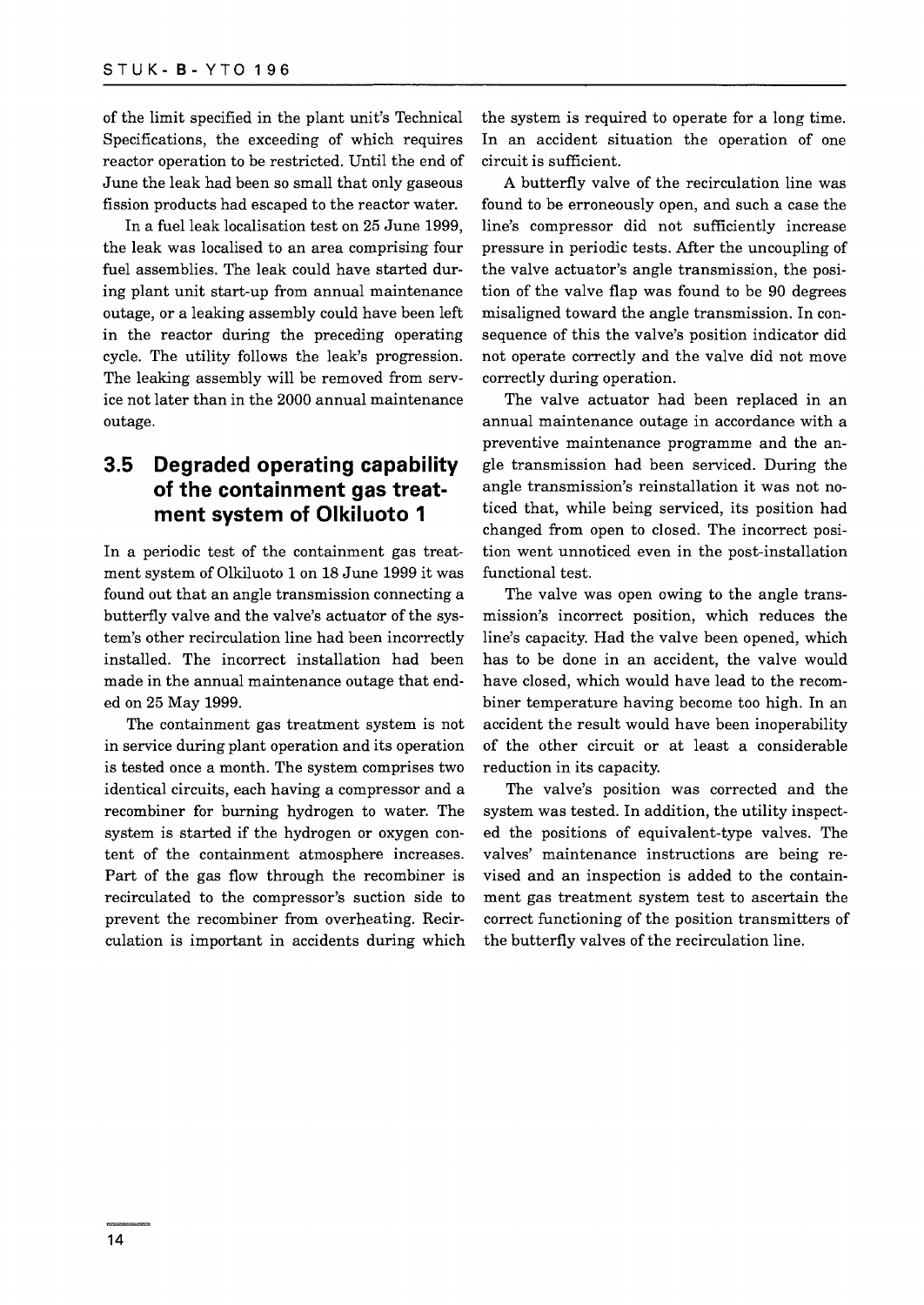#### **Olkiluoto 2**

*During the annual maintenance outage of Olkiluoto 2, a personnel air lock of the reactor containment was open in violation of the Technical Specifications. The event is INES Level 1. In a second Olkiluoto 2 event, two fuel assemblies were not quite fully inserted into the reactor core during annual maintenance refuelling. The preliminary INES classification of this event is Level 0. The event has been assigned a preliminary level because the analysisng of factors, which contributed to the event, has not been completed as yet.*

#### **3.6 Reactor containment personnel air lock open in violation of the Technical Specifications at Olkiluoto 2**

The door of a reactor containment lower personnel air lock at Olkiluoto 2 was open for about an hour in violation of the Technical Specifications. The event occurred during the annual maintenance outage on 6 May 1999 in connection with the replacement of the motor of one main circulation pump.

The main circulation pumps of the Olkiluoto plant units are attached to the bottom of the reactor pressure vessel. The pumps are serviced one by one and, during part of the servicing time, the reactor cooling water is kept inside the pressure vessel by means of a plug or cap installed in a pump shaft hole in the bottom of the reactor pressure vessel. According to the plant unit's Technical Specifications, the door of the containment lower personnel air lock must be kept closed in such cases. By keeping the door closed it is ensured that, should the plug or cap fail, water leaking from the reactor through an open shaft hole would not escape from the containment via an open door but would be available for the reactor emergency core cooling system for recirculation into the reactor pressure vessel. Such a leak from the reactor pressure vessel could occur in consequence of a human error during the maintenance of pumps. The door of the containment lower personnel air lock is otherwise usually kept open during outages.

The door of the lower personnel air lock was left open during the replacement of the main circulation pump motor because a break occurred in the flow of information. The motor replacement was not originally planned for this outage. The job thus had not been included in the detailed schedule of jobs relating to the reactor pressure vessel, which gives also the closing times of the lower personnel air lock. When a motor is replaced also its impeller and shaft are replaced, which is why a plug was installed in place of the impeller shaft. A work order was drawn up for the replacement work, which included i.a. a requirement for the closure of the lower personnel air lock. Work was stopped for the night and, according to the shift supervisor, there was no need to open the lower personnel air lock. In the morning the men servicing the pump entered the containment via the upper personnel air lock to continue their work, trusting that the lower personnel air lock was closed. The morning shift supervisor had, however, authorised the opening of the lower personnel air lock for other work. The shift supervisor should have been told that maintenance work was continued so that he could have ordered the lower personnel air lock to be closed.

Various technical solutions and administrative procedures have been implemented even before this to minimise errors jeopardising primary circuit integrity during reactor pressure vessel maintenance work. Owing to the event the utility has reassessed the solutions and procedures currently in use. The maintenance documents of the main circulation pumps were complemented and the revised documents were in use already in the Olkiluoto 1 annual maintenance outage, which started after the Olkiluoto 2 annual maintenance had been completed. In addition, the utility will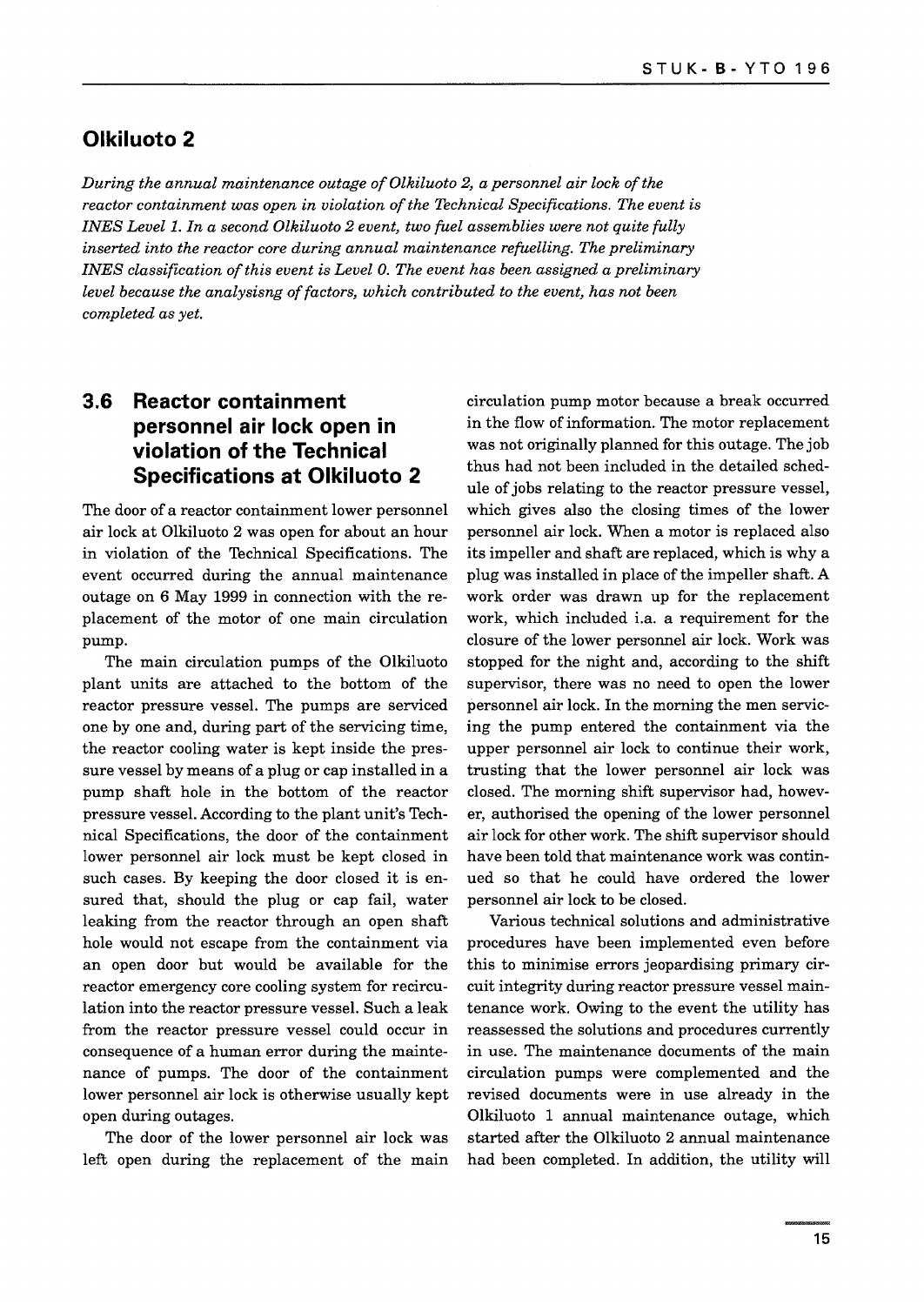review the pump maintenance procedures and will also re-evaluate the management of other corresponding maintenance jobs relating to the reactor pressure vessel. Methods will also be looked into that would make it easier than presently for those participating in maintenance work to observe the position of the door of the lower personnel air lock.

### **3.7 Two fuel assemblies not properly inserted into the reactor of Olkiluoto 2**

In an annual maintenance outage refuelling, two fuel assemblies had not been completely inserted into the reactor core. The slightly elevated position of the assemblies was detected on 13 May 1999 during plant start-up from the annual maintenance outage when the flow measurements of the neutron flux measuring system were calibrated. The flow value of one measurement point was found to deviate by 1.3 kg/s, i.e. ca. 10%, from the value given by the neutron flux measuring system. On the basis of this deviation it was concluded that the reactor contained a fuel assembly that had not been properly inserted into the core. A video tape taken during the checking of the elevation of the assemblies showed that two fuel assemblies were ca. 15 mm short of full insertion. The Olkiluoto 2 reactor contains 500 nuclear fuel assemblies, each ca. four metres long.

An elevated fuel assembly makes it possible that part of the coolant flow intended for the assembly could bypass it via the gap between the lower end of the assembly and the reactor's supporting structures; in such a case the coolant flow would not contribute to the cooling of the assembly. According to calculations the requirements of the plant unit's Technical Specifications for the sufficient cooling of the fuel assemblies are fulfilled. Thus, restrictions on the plant unit's operation were not necessary due to the elevated assemblies.

The position of the assemblies was observed during refuelling already when the position of assemblies loaded into the reactor was measured by the measuring equipment of the refuelling machine's telescope. On the basis of the measurements, 20 assemblies were ascertained not to have been properly inserted; they were later successful-

ly inserted, with the exception of two assemblies. It was concluded that these two assemblies were properly inserted because, although several attempts were made, they could not be made to move downwards. In addition, the readings of the elevation measuring equipment of the refuelling machine's telescope were not trusted because there had been problems in the coiling of the cords related to the elevation measurement of the refuelling machine's telescope. It was noted afterwards, however, that the measurement values of the charging machine were correct. The elevated assemblies went undiscovered in the assembly elevation check-up that is part of the core final inspection. The video tape taken during the checkup was not viewed prior to the closing of the reactor pressure vessel lid. Had the tape been checked, the elevated assemblies would have been discovered and the situation corrected before plant start-up.

The event was due to both technical matters and human error. The technical ones i.e. the fuel rod sticking mechanisms are not known as yet. They will be looked into in inspections in the next annual maintenance outage. A corresponding event has occurred at Olkiluoto before. At Olkiluoto 1 it was detected in 1992 that one fuel assembly had not been fully inserted (STUK-B-YTO 101, 1992) in the 1991 annual maintenance outage refuelling. In consequence of the event, a postrefuelling assembly position check-up was introduced. The possible technical reasons for the sticking of the assemblies are under investigation. Among the most significant other reasons were human errors in refuelling and in the related inspections, which were due to a busy outage schedule.

After the event the utility increased monitoring of the coolant flow and of the stability characteristics of elevated fuel assemblies. In addition, the procedures that ensure the full insertion of fuel assemblies into the reactor were made more specific. The new procedures were employed in the 1999 annual maintenance of Olkiluoto 1 already, which started after the Olkiluoto 2 annual maintenance. The utility will also continue to look for a technical solution to ensure the correct positioning of fuel assemblies during refuelling. The effect of busy schedules on the careful carrying out of jobs will be looked into as well.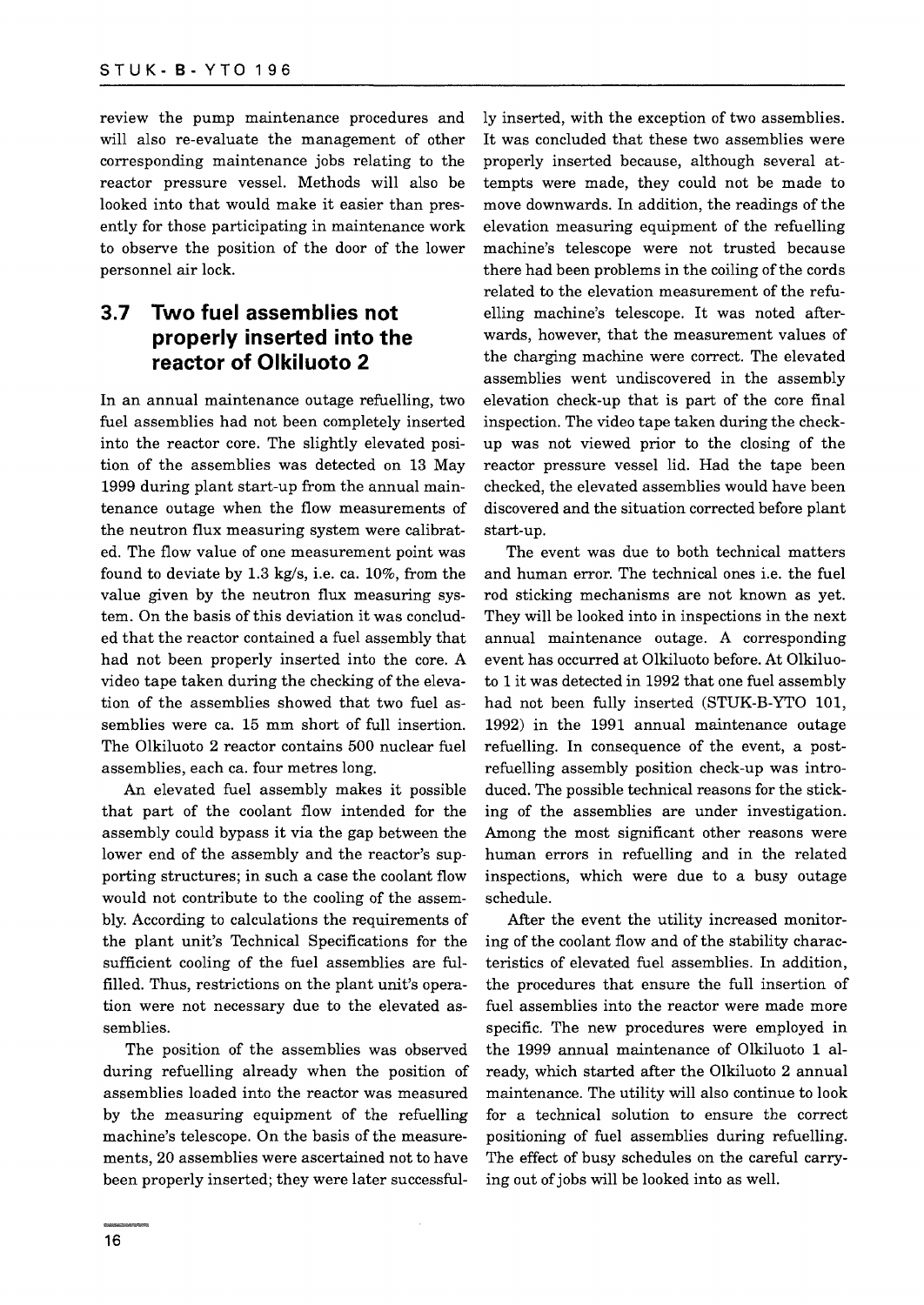### **4 RADIATION SAFETY**

*Individual doses to NPP personnel were below the dose limits. Environmental releases were well below the release limits as well. In samples collected around the Finnish NPPs, radioactive substances originating from the plants were measurable in such quantities only as have no bearing on the radiation exposure of the population.*

#### **4.1 Occupational exposure**

The highest individual dose received at a Finnish NPP in early 1999 was 15.4 mSv and it was received at Olkiluoto NPP. The Radiation Decree stipulates that the effective dose caused by radiation work to a worker shall not exceed 50 mSv in any single year. The dose may not exceed 20 mSv per year as an average over any period of five years. The radiation doses received at Loviisa and Olkiluoto NPPs have been below authorised limits.

Occupational dose is mainly incurred in work performed during annual maintenance outages. Both Olkiluoto plant units underwent annual maintenance in this quarter.

The individual dose distribution of NPP personnel is given in Table III, which specifies the number of exposed individuals by dose range and plant site. This information is from STUK's Central Dose Register.

The collective occupational dose in the second quarter of 1999 was 0.02 manSv for the Loviisa plant units and 0.77 manSv for the Olkiluoto units. According to a STUK guide, the collective dose limit for one plant unit is 2.5 manSv per one gigawatt of net electrical power averaged over two successive years. Thus the limit value for the Loviisa plant units is 2.44 manSv and for the Olkiluoto units 4.20 manSv.

#### **4.2 Radioactive releases**

In Table IV, the releases of radioactive substances measured at each plant site and the annual release limits are given. During this report period, releases into the environment were well below authorised limits.

#### **4.3 Environmental monitoring**

Radiation safety in the vicinity of Finnish NPPs is ensured by regular sampling and analysis programmes. The environmental distribution of radioactive releases and their transfer to food chains is monitored to ensure that the releases remain below authorised limits. In the second annual quarter, 172 environmental samples were analysed in accordance with the programmes.

A radioactive cobalt isotope (cobalt-60) originating from Loviisa NPP was measurable in three samples of fallout from the plant's environment. In the aquatic environment, cobalt was detected in a few samples of seaweed, a sample of crustacean and in a sample of sinking matter. In the seaweed samples, the other radioactive cobalt isotope (cobalt-58) as well as manganese and silver (manganese-54, silver-110m) were also measurable. Silver was detected in the sample of crustacean as well. In addition, the tritium concentration in three sea water samples was above normal level.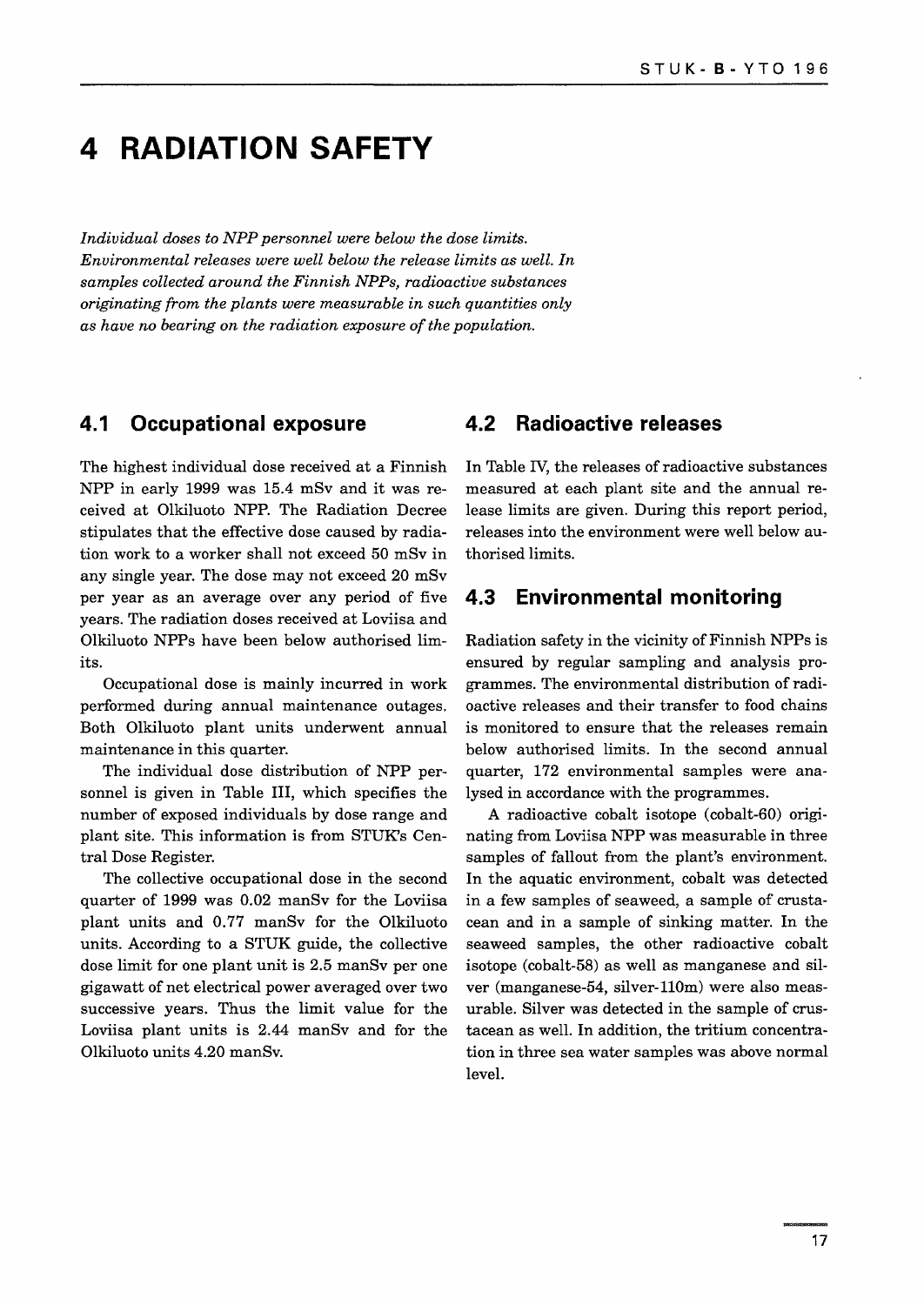| Dose range<br>(mSv) |                |                     | Number of persons by dose range |         |                        |                    |
|---------------------|----------------|---------------------|---------------------------------|---------|------------------------|--------------------|
|                     |                | Second quarter 1999 |                                 |         | From beginning of 1999 |                    |
|                     | Loviisa        | <b>Olkiluoto</b>    | <b>Total</b> <sup>*</sup>       | Loviisa | <b>Olkiluoto</b>       | Total <sup>*</sup> |
|                     |                |                     |                                 |         |                        |                    |
| < 0.5               | 48             | 344                 | 397                             | 61      | 340                    | 410                |
| $0.5 - 1$           | 9              | 159                 | 177                             | 12      | 159                    | 178                |
| $1 - 2$             | $\overline{2}$ | 112                 | 121                             | 7       | 130                    | 142                |
| $2 - 3$             |                | 35                  | 48                              | 6       | 41                     | 58                 |
| $3 - 4$             |                | 16                  | 26                              |         | 20                     | 29                 |
| $4 - 5$             |                | 11                  | 17                              |         | 13                     | 23                 |
| $5-6$               |                | 7                   | 12                              |         | 7                      | 11                 |
| $6 - 7$             |                | 3                   | 5                               |         | 5                      | 8                  |
| $7 - 8$             |                |                     | 1                               |         |                        |                    |
| $8 - 9$             |                |                     | 4                               |         | 1                      | 4                  |
| $9 - 10$            |                | 3                   | 5                               |         | 3                      | 5                  |
| $10 - 11$           |                | 3                   | 3                               |         | 3                      | 3                  |
| $11 - 12$           |                | 4                   | 5                               |         | 4                      | 5                  |
| $12 - 13$           |                |                     |                                 |         | 1                      |                    |
| $13 - 14$           |                | $\mathbf{2}$        | $\overline{2}$                  |         | 2                      | 2                  |
| $14 - 15$           |                | 1                   |                                 |         |                        |                    |
| $15 - 16$           |                |                     |                                 |         |                        |                    |
| $16 - 17$           |                |                     |                                 |         |                        |                    |
| $17 - 18$           |                |                     |                                 |         |                        |                    |
| $18 - 19$           |                |                     |                                 |         |                        |                    |
| $19 - 20$           |                |                     |                                 |         |                        |                    |
| $20 - 25$           |                |                     |                                 |         |                        |                    |
| $>25$               |                |                     |                                 |         |                        |                    |

#### *Table III. Occupational dose distribution.*

\* The data in these The same person may have worked at both Finnish nuclear power plants and in Sweden. columns also include Finnish workers who have received doses at Swedish nuclear power plants.

Radioactive cobalt originating from Olkiluoto NPP was detected in one sample of air and one sample of lichen collected in the environment of the NPP. The tritium concentration in one sample of sea water was 10 times the normal level. All samples of seaweed and bivalves contained cobalt and some of them also the other radioactive cobalt isotope and manganese. Only cobalt (cobalt-60) was measurable in sinking matter.

All the detected concentrations were low and require no action.

Radioactive isotopes of strontium and caesium (strontium-90, caesium-134 and -137) originating from the Chernobyl accident and the fallout from nuclear weapons tests are still measurable in the environmental samples. Natural radioactive substances (i.a. beryllium-7, potassium-40 and uranium and thorium with their decay products) are also detected. Their concentrations in the samples in question are usually higher than those of nuclides originating from power plants or fallout.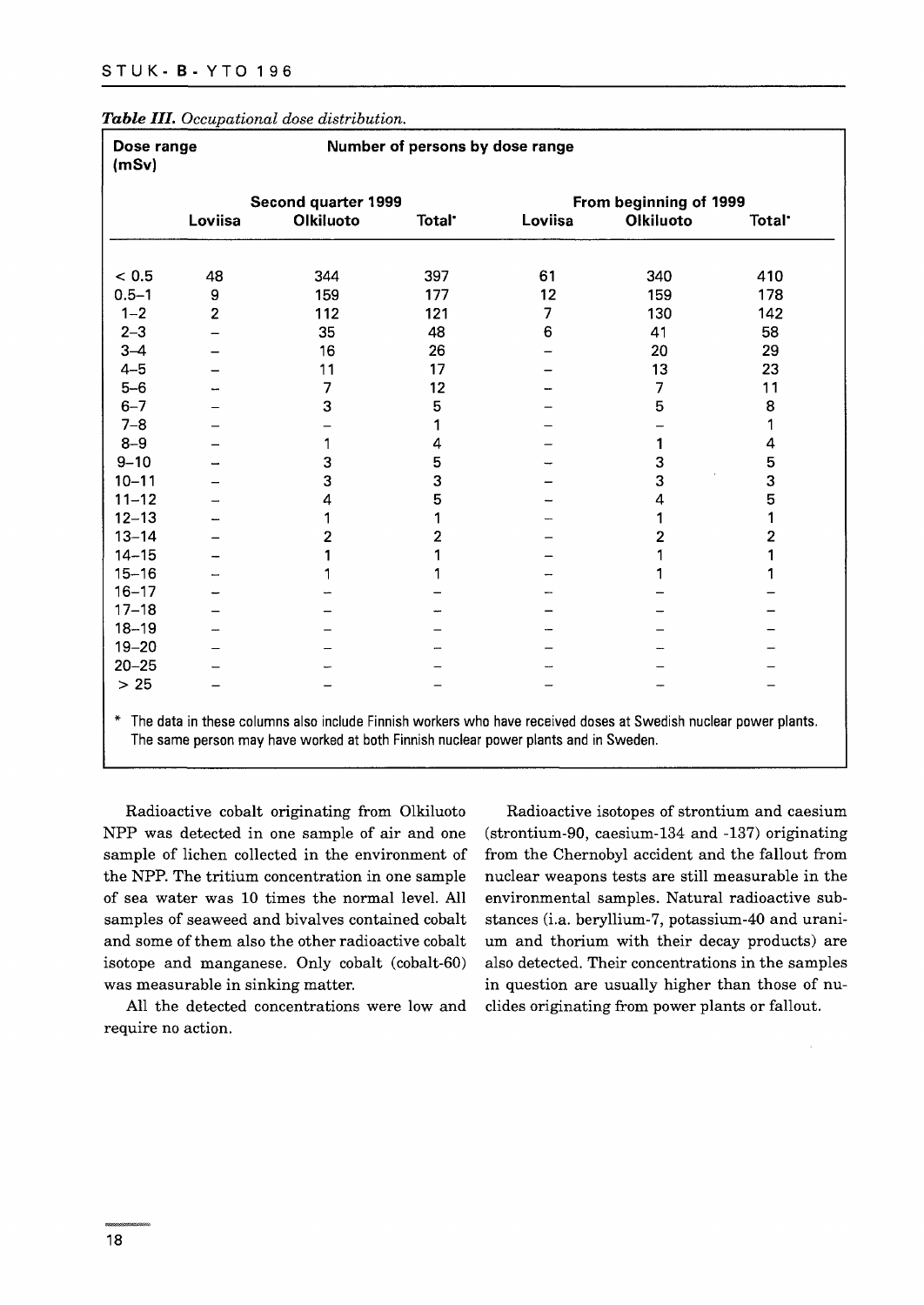| Gaseous effluents by nuclide group (Bq) a)                                                                                                                                                                                                                                                                                                                                                                    |                                               |                                               |                                          |                                            |                                            |  |
|---------------------------------------------------------------------------------------------------------------------------------------------------------------------------------------------------------------------------------------------------------------------------------------------------------------------------------------------------------------------------------------------------------------|-----------------------------------------------|-----------------------------------------------|------------------------------------------|--------------------------------------------|--------------------------------------------|--|
| <b>Plant site</b>                                                                                                                                                                                                                                                                                                                                                                                             | Noble gases<br>(Krypton-87<br>equivalents)    | <b>lodines</b><br>(lodine-131<br>equivalents) | <b>Aerosols</b>                          | <b>Tritium</b>                             | Carbon-14                                  |  |
| Loviisa<br>Report period<br><b>Early 1999</b>                                                                                                                                                                                                                                                                                                                                                                 | $1.6 \cdot 10^{12}$<br>$3.2 \cdot 10^{12}$    | $1.6 \cdot 10^{5}$<br>$8.1 \cdot 10^{5}$      | $6.2 \cdot 10^{5}$<br>$1.6 \cdot 10^{6}$ | $5.0 \cdot 10^{10}$<br>$1.1 \cdot 10^{11}$ | $8.4 \cdot 10^{10}$<br>$1.8 \cdot 10^{11}$ |  |
| <b>Olkiluoto</b><br>Report period<br>Early 1999<br><b>Annual release limits</b>                                                                                                                                                                                                                                                                                                                               | $1.4 \cdot 10^{11}$<br>$1.4 \cdot 10^{11}$    | $1.1 \cdot 10^{7}$<br>$1.1 \cdot 10^{7}$      | $5.1 \cdot 10^{6}$<br>$5.1 \cdot 10^{6}$ | $1.1 \cdot 10^{11}$<br>$2.7 \cdot 10^{11}$ | b)<br>b)                                   |  |
| Loviisa<br>Olkiluoto                                                                                                                                                                                                                                                                                                                                                                                          | $2.2 \cdot 10^{16}$ c)<br>$1.8 \cdot 10^{16}$ | $2.2 \cdot 10^{11}$ c)<br>$1.1 \cdot 10^{11}$ |                                          |                                            |                                            |  |
|                                                                                                                                                                                                                                                                                                                                                                                                               |                                               | Liquid effluents by nuclide group (Bq) a)     |                                          |                                            |                                            |  |
| <b>Plant site</b>                                                                                                                                                                                                                                                                                                                                                                                             | <b>Tritium</b>                                | <b>Other nuclides</b>                         |                                          |                                            |                                            |  |
| Loviisa<br>Report period<br>Early 1999                                                                                                                                                                                                                                                                                                                                                                        | $4.9 \cdot 10^{12}$<br>$8.8 \cdot 10^{12}$    | $9.1 \cdot 10^{6}$<br>$2.8 \cdot 10^{7}$      |                                          |                                            |                                            |  |
| <b>Olkiluoto</b><br>Report period<br>Early 1999                                                                                                                                                                                                                                                                                                                                                               | $3.1 \cdot 10^{11}$<br>$5.9 \cdot 10^{11}$    | $6.2 \cdot 10^{8}$<br>$1.1 \cdot 10^{9}$      |                                          |                                            |                                            |  |
| <b>Annual release limits</b><br>Loviisa<br>Olkiluoto                                                                                                                                                                                                                                                                                                                                                          | $1.5 \cdot 10^{14}$<br>$1.8 \cdot 10^{13}$    | $8.9 \cdot 10^{11}$ c)<br>$3.0 \cdot 10^{11}$ |                                          |                                            |                                            |  |
| a) The unit of radioactivity is Becquerel (Bq); $1 \text{ Bq} = \text{one nuclear transformation per second.}$<br>b) The carbon-14 release-estimate based on experimental data was $1.7 \cdot 10^{11}$ Bq in Olkiluoto in the report period<br>and $3.7 \cdot 10^{11}$ Bq in early 1999.<br>a). Tha numaajaal yalue ahayya dha salaaan limit fay tha plant aita buunudida nuunguaan ahayyahay salaanna wuwuld |                                               |                                               |                                          |                                            |                                            |  |

*Table IV. Radioactive releases by plant site, second quarter 1999.*

c) The numerical value shows the release limit for the plant site by nuclide group, assuming that other releases would not occur. The total release limit is calculated so that the sum of the various types of release limit shares does not exceed 1.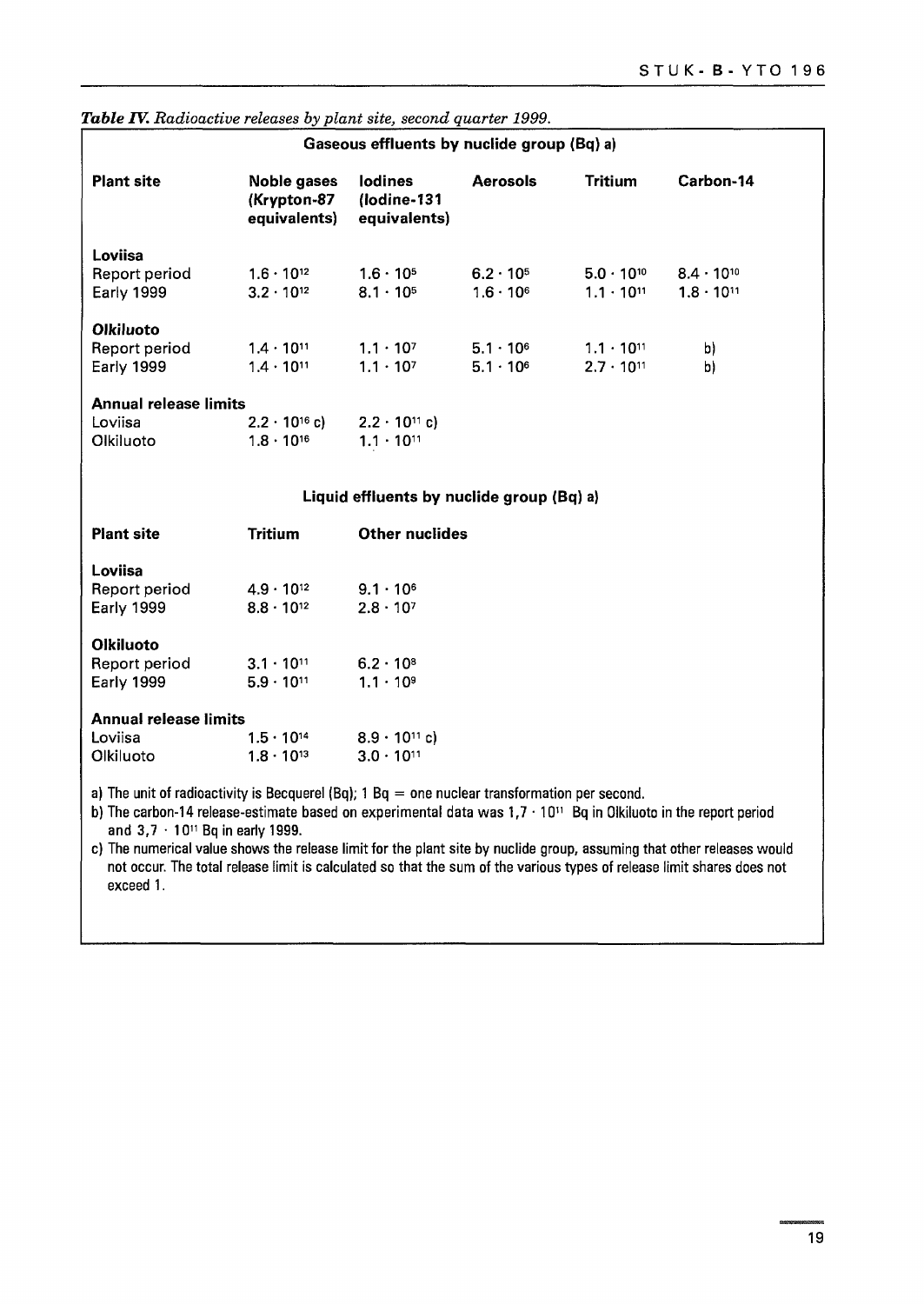### **5 SAFETY IMPROVEMENTS AT NPPS**

*In the annual maintenance outage of the the Olkiluoto plant units, some plant unit system modifications that had been made in connection with the power uprating were improved among other things. No significant modifications were made at the Loviisa plant units in this quarter.*

#### **The neutron flux monitoring system of Olkiluoto NPP was provided with added reliability**

A hard-wired, filtered neutron flux monitoring function was added abreast with the digital, computer-based filtered neutron flux monitoring system at both Olkiluoto plant units. This section of the neutron flux monitoring system monitors neutron flux signal of which rapid, transient changes have been filtered out. The system part actuates the reactor scram function at a lower power level than the other section of the neutron flux monitoring system i.e. unfiltered neutron power monitoring.

The neutron flux monitoring systems of both Olkiluoto plant units have been renewed in 1996- 1998 using programmable technology.

The renewed neutron flux monitoring system is based on programmable technology but, already with the original delivery, the trip signal made of unfiltered neutron power had been assured by parallel hard-wired electronics. Now also the filtered-power scram condition was assured by hardwired electronics to improve the reliability of protection against slow changes in neutron power.

In connection with the modification, some other minor changes were made also to the neutron flux monitoring system. The series coupling of trips initiated by the system was separated so that the trips, which are initiated by a programmable system and those which are initiated by the watch-dog time relays that monitor programme execution are now sent independently to reactor

protection and other systems. The modification improves trip identification and selectivity.

#### **Renewal of electric drives of Olkiluoto NPP main circulation pumps**

In the 1999 annual maintenance outage of Olkiluoto, new electric drives were installed for two main circulation pumps at both plant units. Improvements were also made to drives that had been introduced into service previously. All the six main circulation pumps of both plant units have now been provided with new electric drives. The modification work had been started in 1996.

The anticipated ageing of the original frequency converters of the motors of the main circulation pumps was the cause of the replacement. In addition, spare parts procurement was becoming more difficult. The electric drives had also been modified to extend the run-down time of the main circulation pumps during a power cut. The extension of the pumps' run-down time slows down pump-trip-induced changes in the reactor cooling water flow, making the safety margin against fuel failure larger than previously.

Where electrical engineering is concerned, the new electric drive system is equivalent to the old one. A motor added to the system is an exception; a main circulation pump can be controllably stopped during a power failure by means of flywheel energy stored up in the motor. Programmable technology has been used in the system's frequency converter units. Protection functions ensuring the controllable stopping of the pumps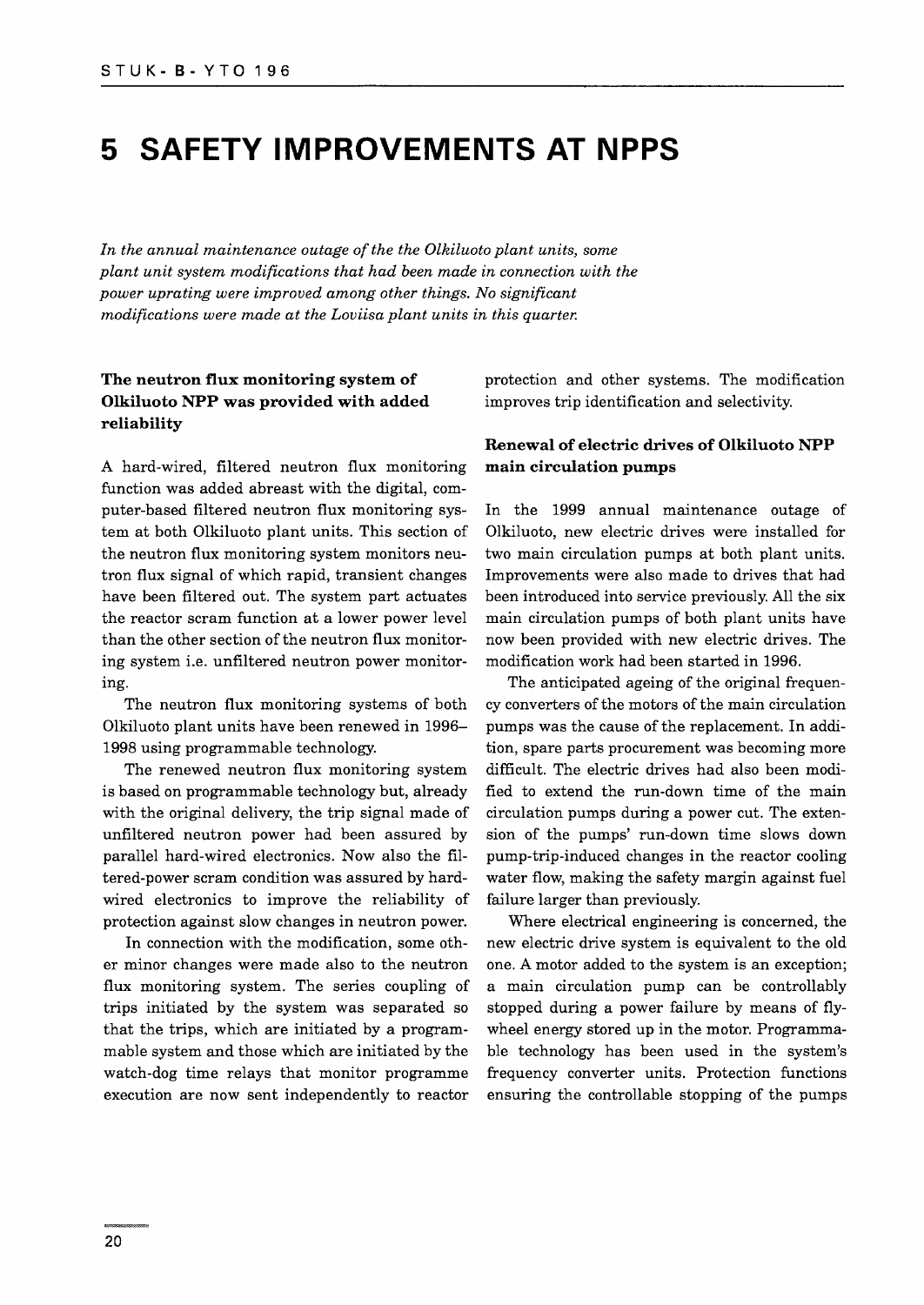have been implemented by parallel control units based on non-programmable technology.

#### **Assuring reactor pressure reduction in accidents at Olkiluoto NPP**

At both Olkiluoto plant units a modification was improved that had been made during the 1998 annual maintenance outages to assure reactor pressure reduction in a severe accident. Pressure reduction during a severe accident is necessary to maintain containment integrity. Breaking of the reactor pressure vessel at high pressure owing to a reactor core melt would cause loads of such magnitude to be exerted on the containment that the loss of its tightness and integrity would be likely.

The Olkiluoto plant uses the primary circuit relief system, which has a total of 14 valves, for reactor pressure control in accident situations. Most of these valves can be kept open by electric pilot valves when the pressure difference between the reactor pressure vessel and the containment decreases to 1-4 bar. The valves close by force of gravity if the pressure difference decreases below that and their re-opening requires a pressure increase beyond the level of closing pressure. In addition, hot gases formed during an accident could prevent valve operation. Two quick-opening valves in the pressure control lines of the relief system have pneumatic pilot valves. In addition, the quick-opening valves have been fitted with tubing connecting to the valve for supply of nitrogen or water to keep the valves open at low pressure. After modifications made in the 1998 annual maintenance, the quick-opening valves can be kept open at a lower pressure than other valves. The modification was improved in the 1999 annual maintenance outages by placing outside the containment valves that open the nitrogen or water supply; in this way the valves are not exposed to the harsh ambient conditions of a severe accident.

Analyses made by the utility show that when the quick-opening valves are open this suffices to keep the reactor pressure vessel pressure at a level where containment integrity is not jeopardised, should the pressure vessel break.

#### **Modifications at Olkiluoto NPP to provide against the Year 2000**

Modifications and testing of the process computer and its associated systems to eliminate problems relating to the Year 2000 were completed at both Olkiluoto plant units during the annual maintenance outage. Among other things, the assurance of correct date input in relation to the starting up of the process computer was improved and the operating systems of the workstations and testing computers of the neutron flux monitoring system and of the turbine pressure control system were updated. Post-modification functional testing was carried out.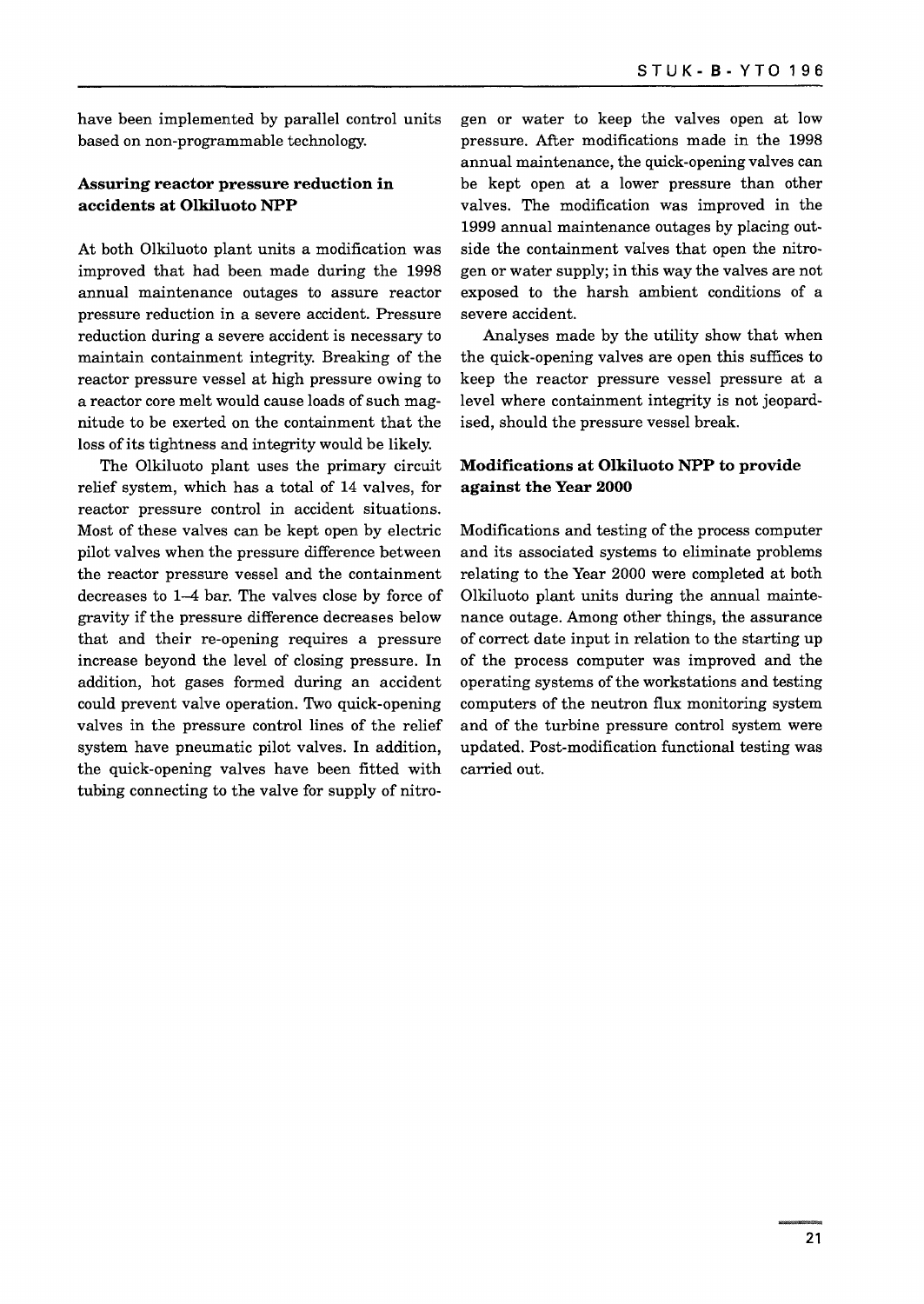| <b>APPENDIX 1</b>                    | REGULATORY CONTROL OF NUCLEAR POWER PLANTS                                                                                                                                                                                                                                                                                                                                                                                                                                                                                                                                                       |
|--------------------------------------|--------------------------------------------------------------------------------------------------------------------------------------------------------------------------------------------------------------------------------------------------------------------------------------------------------------------------------------------------------------------------------------------------------------------------------------------------------------------------------------------------------------------------------------------------------------------------------------------------|
| <b>Council of State</b><br>decisions | <b>Regulatory control and inspections</b><br>by STUK                                                                                                                                                                                                                                                                                                                                                                                                                                                                                                                                             |
| <b>Decision in Principle</b>         | Preparation of a nuclear power plant project<br>Preliminary plans for the plant and safety principles<br>Location and environmental impact of the plant<br>Arrangements for nucler fuel and nuclear waste management                                                                                                                                                                                                                                                                                                                                                                             |
| <b>Construction Permit</b>           | <b>Plant design</b><br>Preliminary safety analysis report on the planned structure and<br>operation of the plant plus the preliminary safety analysis<br>Safety classification of components and structures<br>Quality assurance plan<br>Plans for nuclear fuel and nuclear waste management<br>Physical protection and emergency preparedness                                                                                                                                                                                                                                                   |
| Operating Licence                    | <b>Construction of plant</b><br>Construction plans, manufacturers, final construction and<br>installation of components and structures<br>Performance tests of systems<br>Final safety analysis report on the structure and operation of the<br>plant and the final safety analyses<br>Probabilistic safety analysis<br>Composotion and competence of the operating organisation<br><b>Technical Specifications</b><br>Nuclear fuel management and safeguards<br>Methods of nuclear waste management<br>Physical protection and emergency preparedness                                           |
|                                      | <b>Plant operation</b><br>• Start-up testing at various power levels<br>• Maintenance, inspections and testing of components and<br>structures<br>Operation of systems and the whole plant<br>• The operating organisation and management<br>• Training of personnel<br>• Qualifications of individuals<br>• Operational incidents<br>• Repairs and modifications<br>• Refuelling<br>• Nuclear fuel management and safeguards<br>• Nuclear waste management<br>Radiation protection and safety of the environment<br>٠<br>Physical protection and emergency preparedness<br>٠<br>Fire protection |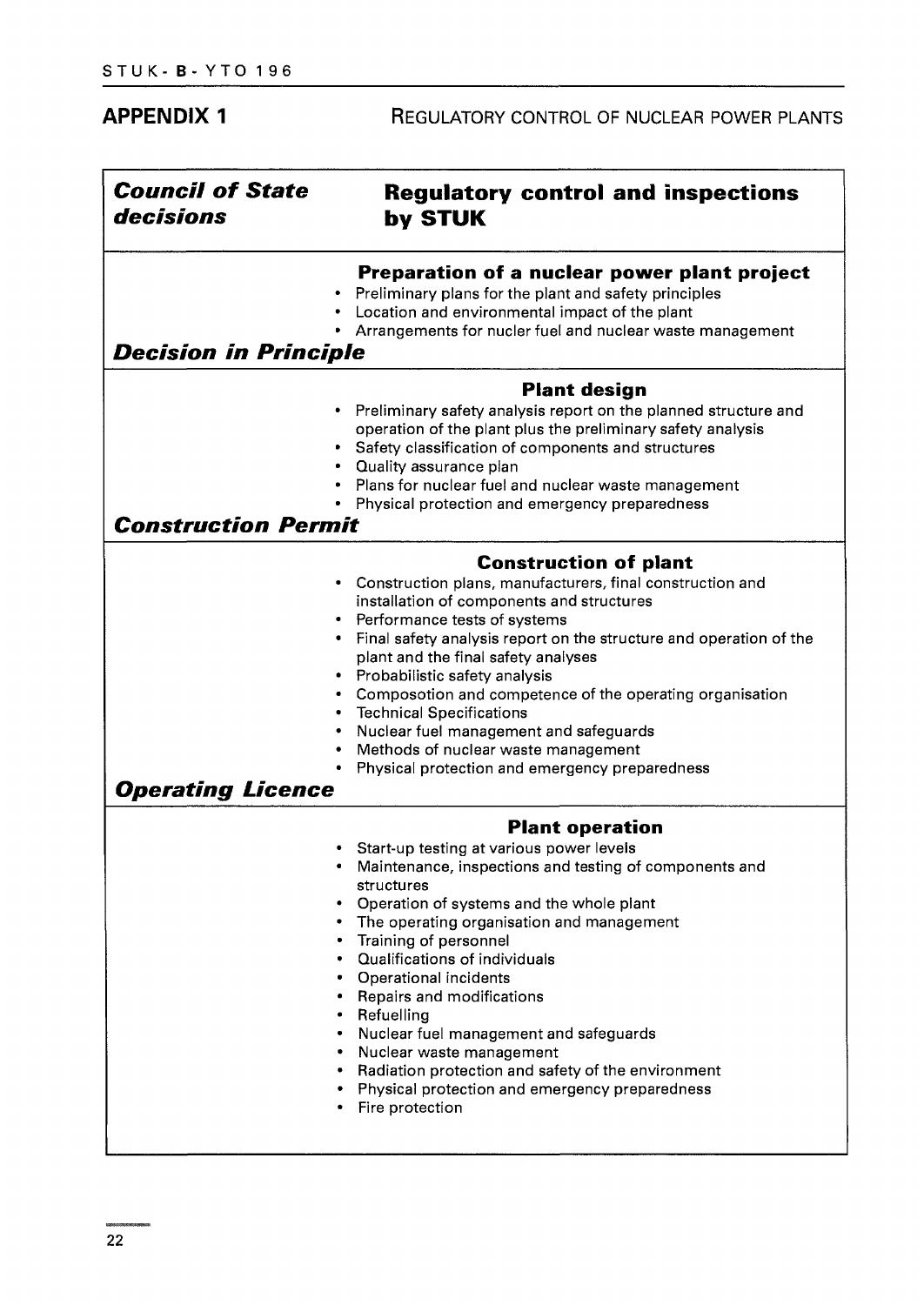### **PLANT DATA** *PLANT DATA*

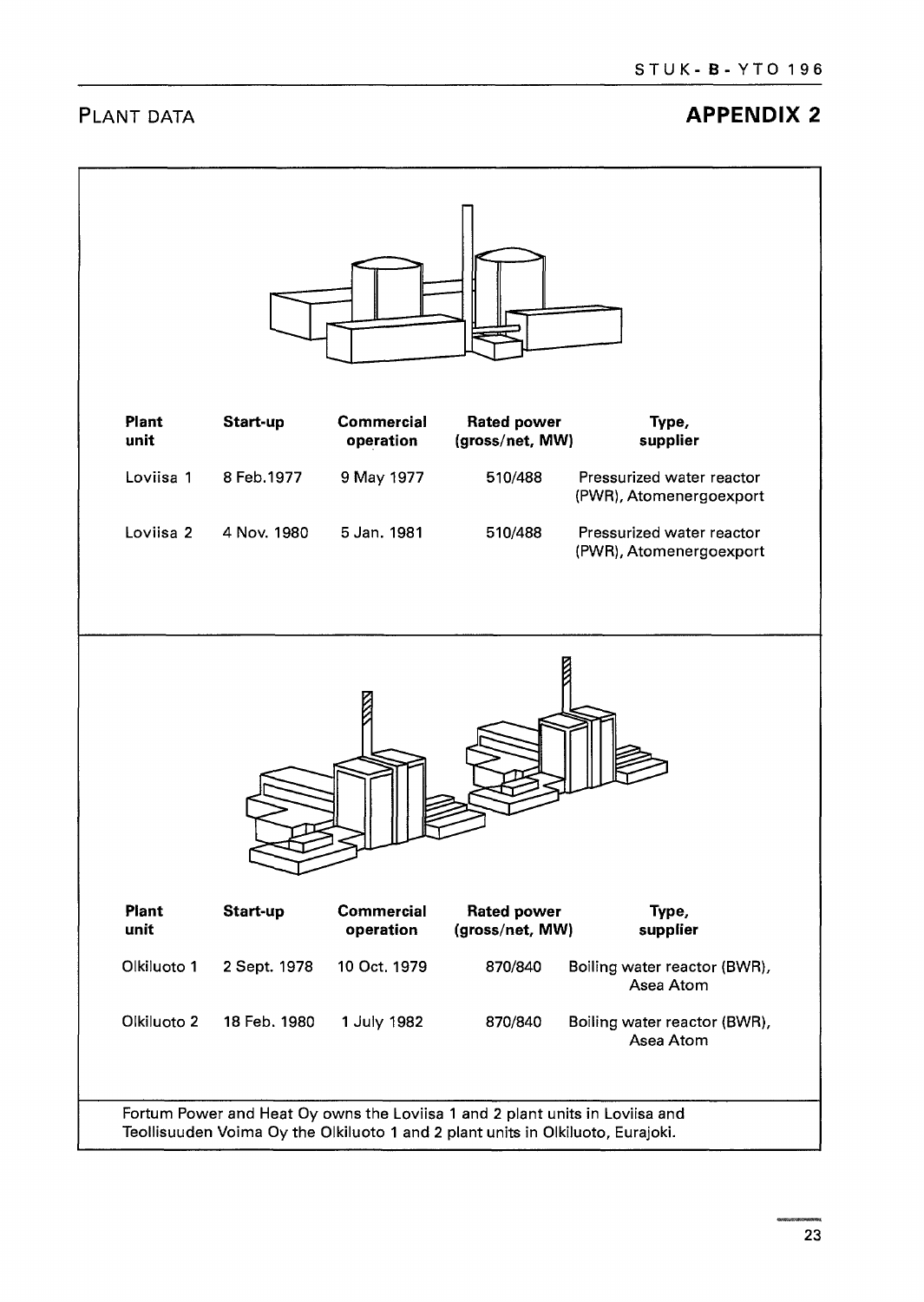### **STUK'S EXPERTS**

#### **Nuclear Reactor Regulation:**

Kirsi Alm-Lytz Tapani Eurasto Timo Eurasto Juhani Hyvärinen Tapani Koljander Jarmo Konsi Jouko Mononen Matti Ojala Hannu Ollikkala

Mervi Olkkonen (translation) Rainer Rantala Seija Suksi Heimo Takala Petteri Tiippana Keijo Valtonen

**Research and Environmental Surveillance:** Tarja K. Ikäheimonen Seppo Klemola